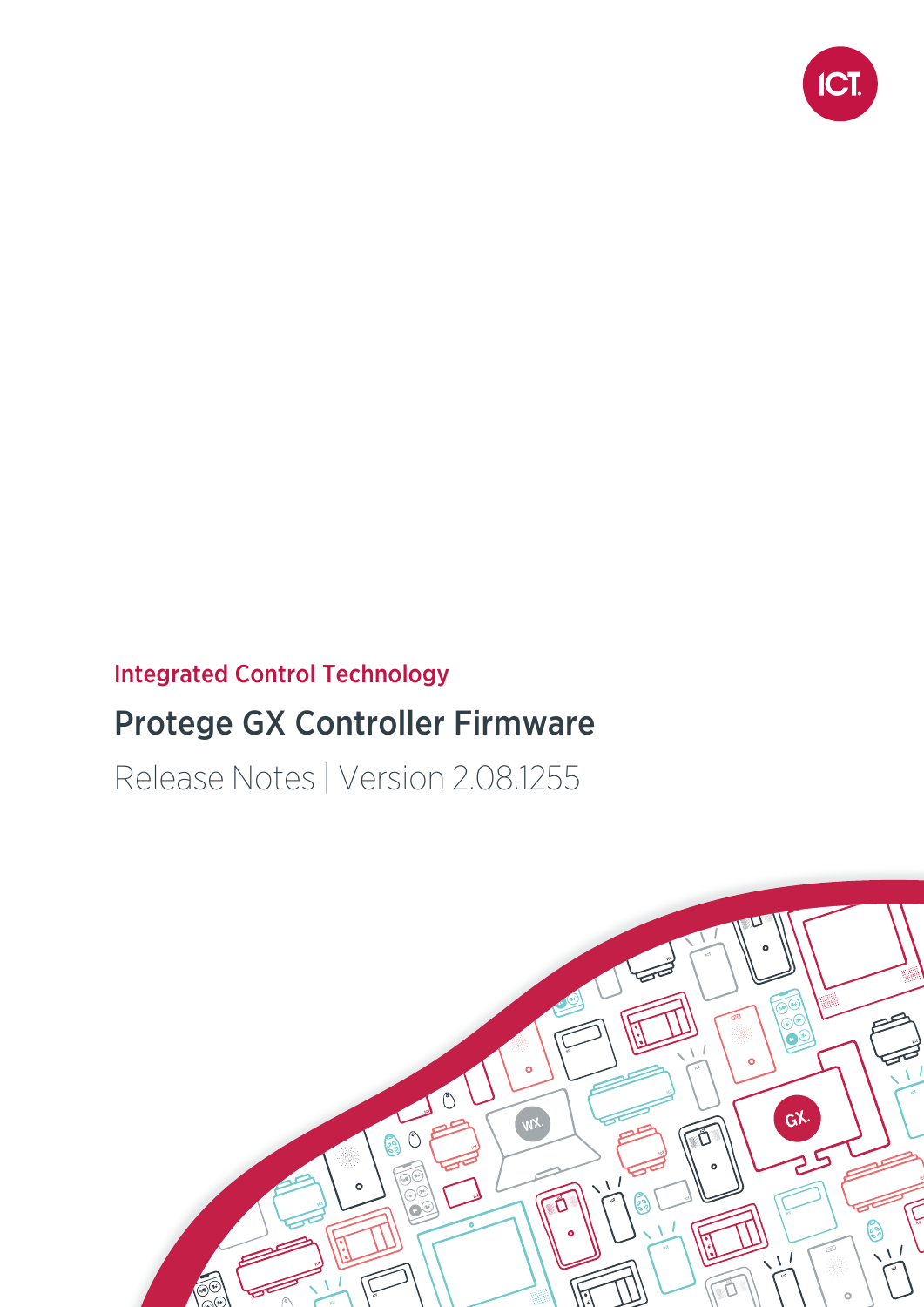The specifications and descriptions of products and services contained in this document were correct at the time of printing. Integrated Control Technology Limited reserves the right to change specifications or withdraw products without notice. No part of this document may be reproduced, photocopied, or transmitted in any form or by any means (electronic or mechanical), for any purpose, without the express written permission of Integrated Control Technology Limited. Designed and manufactured by Integrated Control Technology Limited, Protege® and the Protege® Logo are registered trademarks of Integrated Control Technology Limited. All other brand or product names are trademarks or registered trademarks of their respective holders.

Copyright © Integrated Control Technology Limited 2003-2022. All rights reserved.

Last Published: 28-Mar-22 10:45 AM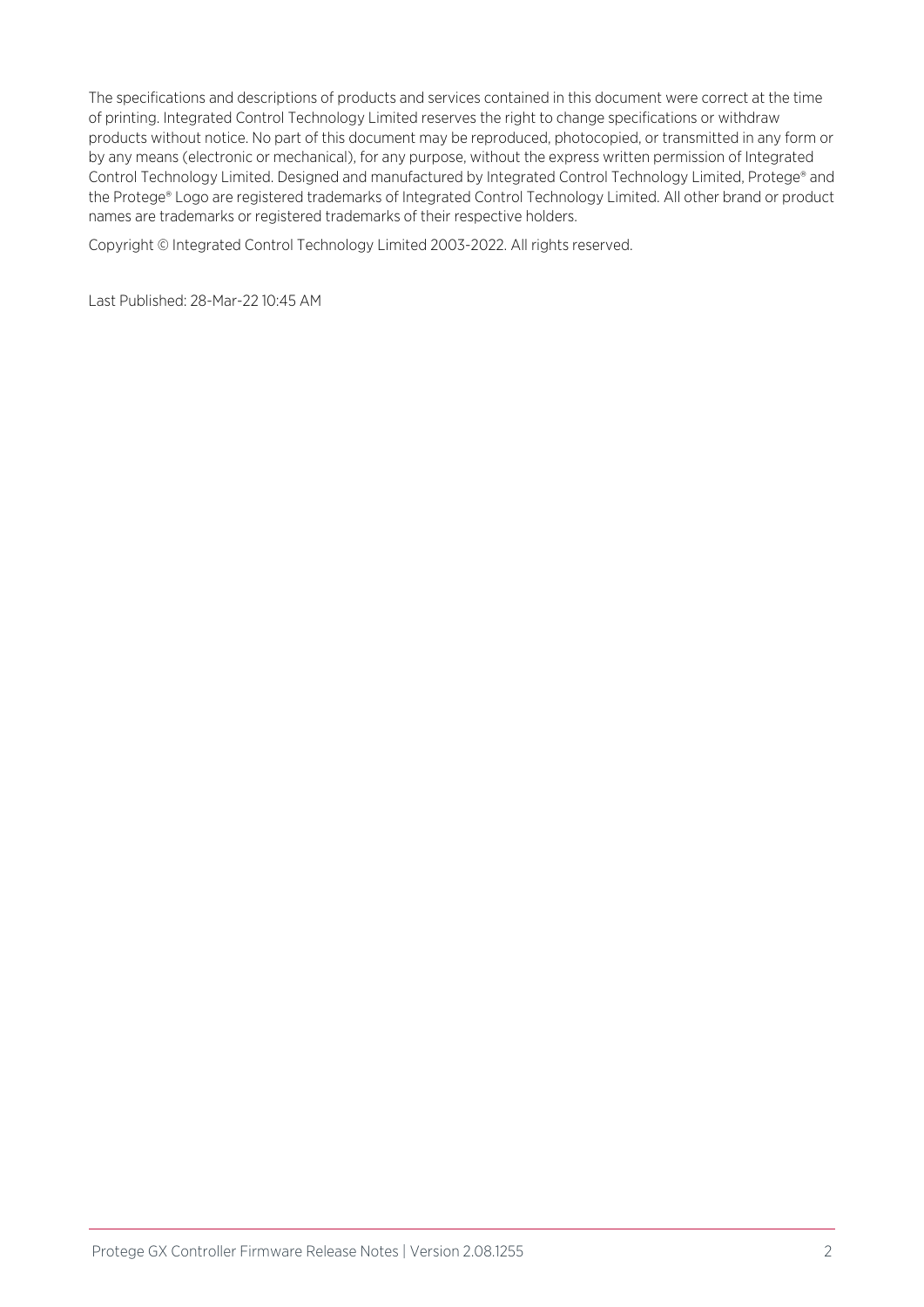# **Contents**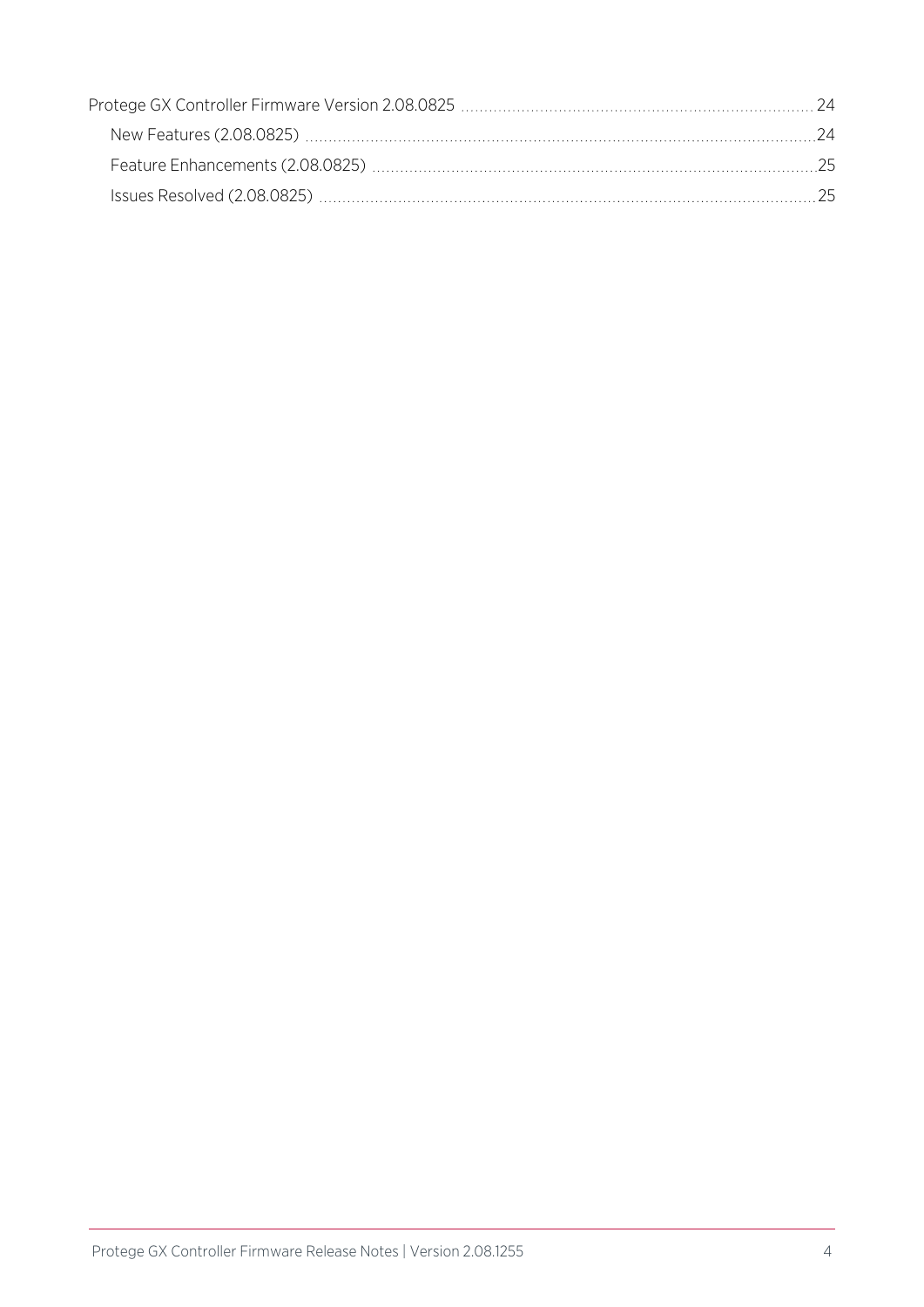# <span id="page-4-0"></span>Introduction

This document provides information on the new features, enhancements and resolved issues released with:

⦁ Protege GX controller firmware version 2.08.1255

<span id="page-4-1"></span>A full release history for previous versions is also included.

# Supported Hardware

This firmware is supported in the following Protege GX controller modules:

| <b>Product Code</b> | <b>Controller Module</b>                                   |
|---------------------|------------------------------------------------------------|
| PRT-CTRL-DIN        | Protege GX DIN Rail Integrated System Controller           |
| PRT-CTRL-DIN-IP     | Protege GX DIN Rail Integrated System Controller (IP only) |
| PRT-CTRL-DIN-3G     | Protege GX DIN Rail Integrated System Controller with 3G   |
| PRT-CTRL-DIN-1D     | Protege GX DIN Rail Single Door Controller                 |
| PRT-CTRL-DIN-1D-POE | Protege GX DIN Rail Single Door Controller with PoE        |

# <span id="page-4-2"></span>Older Controller Limitation

Due to physical technology limitations, older controller hardware is currently not capable of loading the latest firmware versions.

Controller models without physical USB ports may not support newer firmware files. If your controller does not have a USB port, **do not** attempt to upgrade it to the current version without confirming compatibility.

In particular, controllers manufactured prior to **December 2015** use an older operating system which is not compatible with firmware versions higher than 2.08.1002. There are two methods for checking your controller's manufacture date:

- ⦁ The warranty sticker on the back of the controller shows the month and year of manufacture.
- ⦁ Contact ICT support with a list of controller serial numbers to check.

It may be possible to upgrade the operating system of the controller and allow use of the latest firmware versions. Contact ICT support for more information.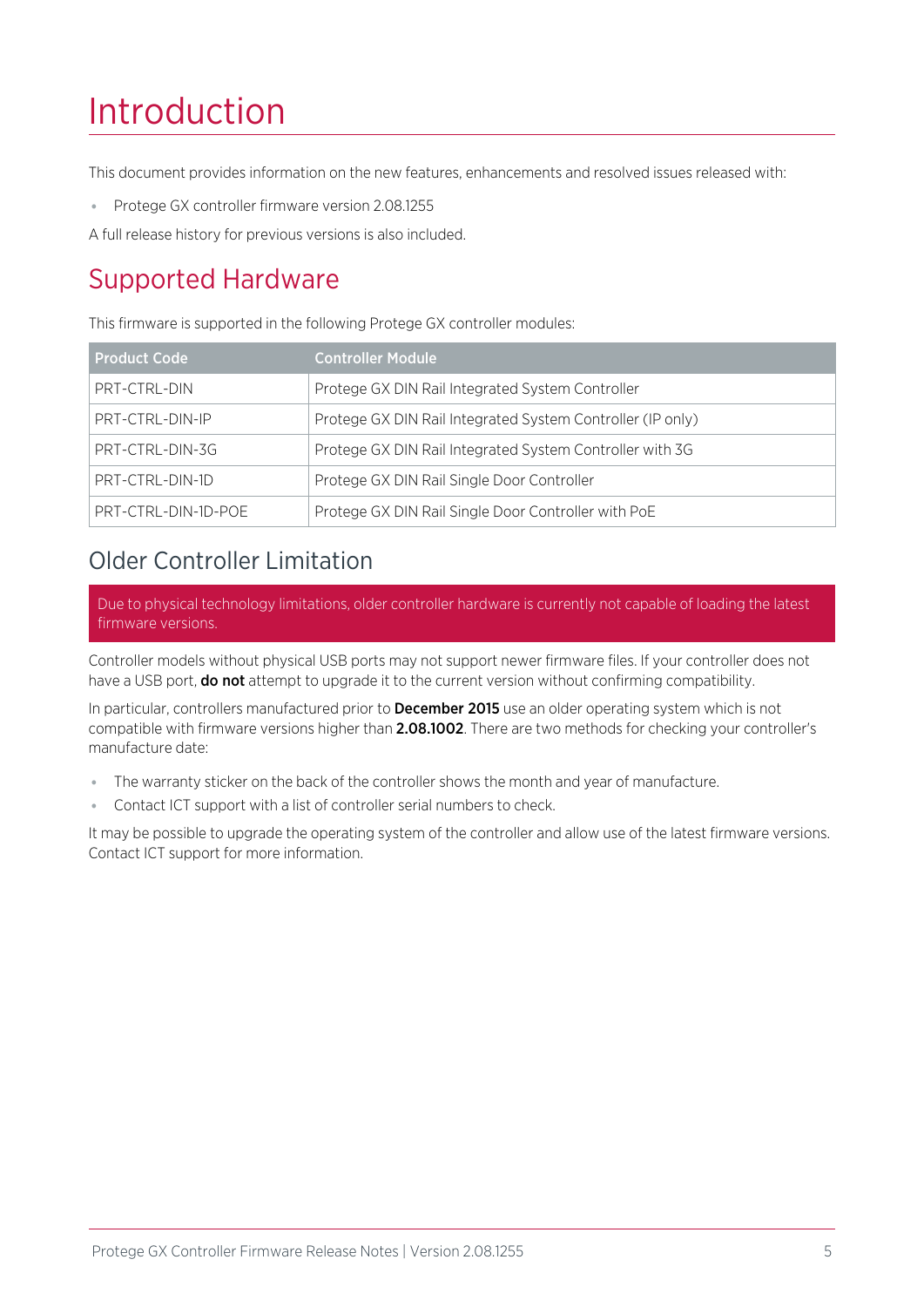# <span id="page-5-0"></span>Updating Firmware

Updating controller firmware can be carried out from the Protege GX user interface. It is also possible to update the firmware of individual controllers from the **Application Software** section of the controller web interface.

PCB and DIN controllers run completely different firmware. Deploying incorrect firmware to a controller will result in total failure. This can be corrected, however the process to do so is time consuming. Please ensure you download and install the correct firmware for your device.

# <span id="page-5-1"></span>Updating Firmware from the Protege GX User Interface

- 1. Open and log in to the Protege GX application and ensure that you have a connection to the controller that you wish to update.
- 2. From the main menu, select Sites | Controllers.
- 3. Right click on a controller and select **Update Firmware**.
- 4. Click the [...] button and browse to the supplied firmware (.bin) file.
- 5. Choose which controller(s) to update by selecting the **Include** option. Only the selected controller(s) will be updated.
- 6. Click Update to commence the firmware update procedure. The update can take up to 10 minutes per controller to complete. Once complete, the controller is automatically restarted.
- <span id="page-5-2"></span>7. On completion of a firmware update a download is required to update controller programming. Right click on the controller record and select Force Download.

# Updating to Versions above 2.08.1068

In controller firmware version 2.08.1068 and above, the controller cannot have an admin operator with the default login credentials (Username: admin and Password: admin). If these default credentials have not been changed and you update the firmware to this version, you will be prompted to create a new admin operator the next time the web interface is accessed. This new operator will be granted the same permissions as the previous admin operator.

This is not required if the default admin password has been changed.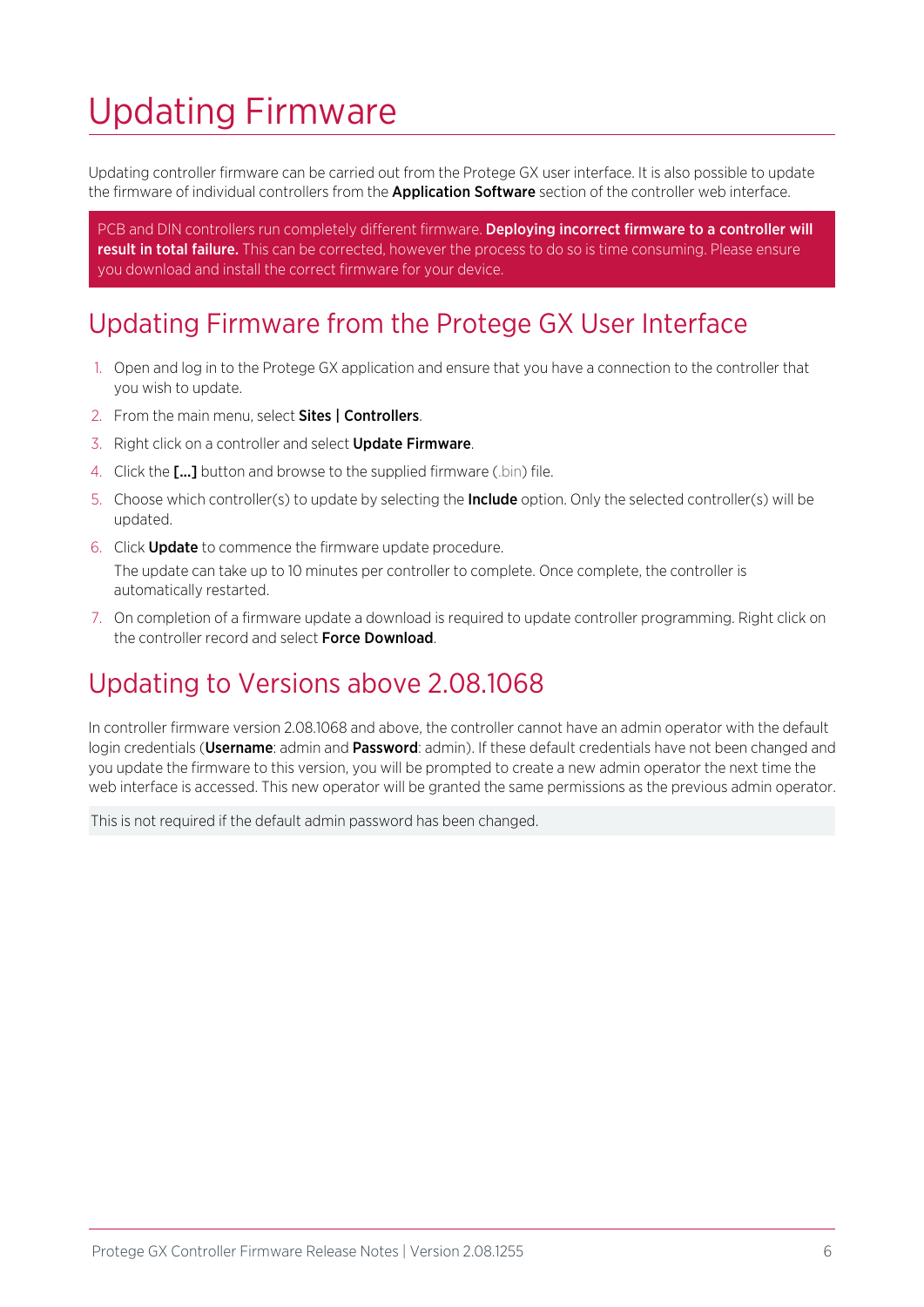# <span id="page-6-0"></span>Protege GX Controller Firmware 2.08.1255

# <span id="page-6-1"></span>New Features (2.08.1255)

The following new features have been included with this release.

### USB Cellular Modem Support

This firmware version includes support for the new Protege DIN Rail Cellular Modem. This 4G modem connects to the controller via the USB port and provides an alternative communication pathway between the controller and central monitoring station or Protege GX server.

- ⦁ The 4G modem is designed for reporting of events and alarms to the central monitoring station. This is ideal for replacing existing phone lines for backup reporting services.
- ⦁ The controller is also capable of connecting to the Protege GX server over the 4G cellular network for sending events and receiving downloads and manual commands. This enables you to extend the reach of your Protege GX system to areas without physical network infrastructure.

This feature requires a SIM card that supports inbound data connections.

Additional tabs have been added to the **System Settings** in the controller's web interface, allowing you to configure the onboard ethernet and 4G modem (USB ethernet) connections separately and define which adaptor will be used by each event server path.

<span id="page-6-2"></span>For more information on the Protege DIN Rail Cellular Modem and configuring it for use with Protege GX, see the relevant product documentation.

# Feature Enhancements (2.08.1255)

The following enhancements have been made to existing features in this release.

#### EOL Resistor Programming

⦁ Added support for 3 Resistor EOL input doubling with 6 states.

The feature can be used on any input and is set up using the physical input and another input record which is offset by the total physical inputs of the device. The 6 states are then translated to input states for both.

<span id="page-6-3"></span>For more information and programming instructions, see Application Note 303: Configuring Protege Input EOL Resistors Using Commands.

# Issues Resolved (2.08.1255)

The following issues were resolved with this release.

- Resolved an issue where the **Bell squawk only when unattended** feature did not work as expected. Now, arming and disarming by card reader or function code will not cause a squawk when this feature is active.
- Resolved an issue where latch unlocking a door group would not unlock any doors that were momentarily unlocked by access.
- Resolved an issue where the PRT-ZX1 firmware could not be upgraded from the controller web UI.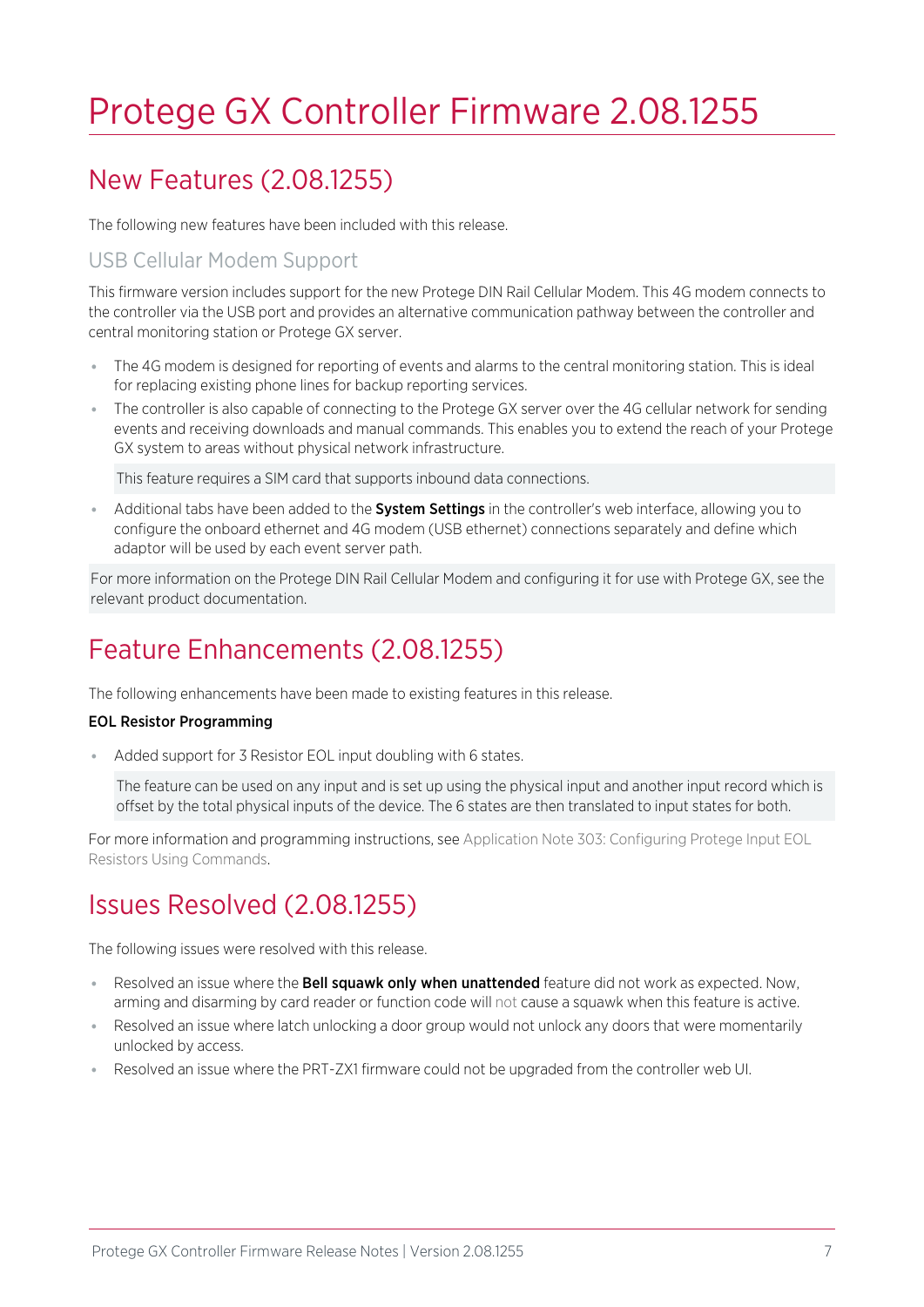# <span id="page-7-0"></span>Known Issues (2.08.1255)

ICT would like to make you aware of the following known issues in this version:

- When the **Entry/Exit reading mode** is set to Custom and the card and biometric credential types are selected, the door does not correctly accept the biometric credentials and denies access.
- ⦁ When door's lock time is recycled by a user with User operates extended door access function enabled, the door's standard lock time is used instead of the extended lock time.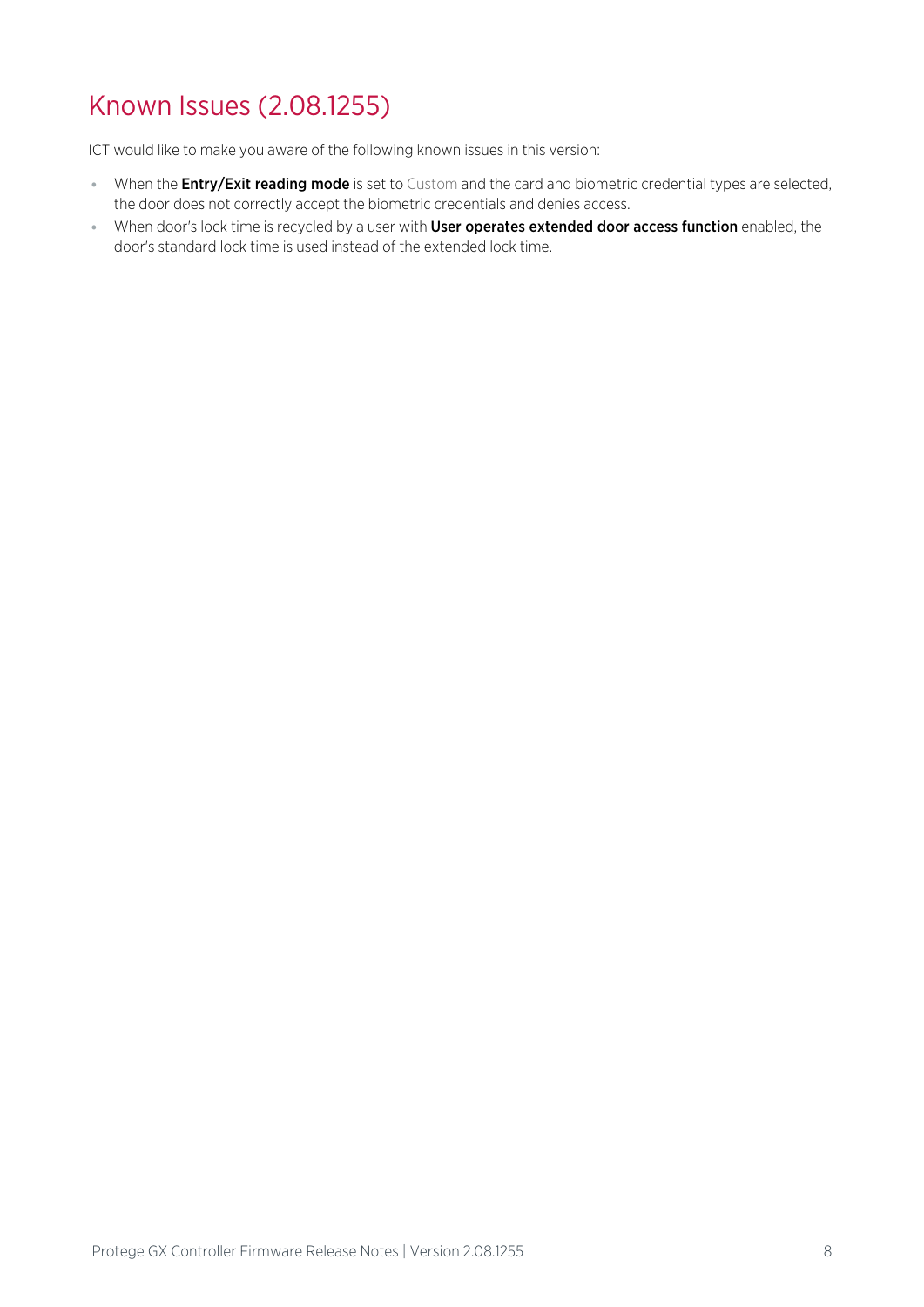# <span id="page-8-0"></span>Previous Release History

# <span id="page-8-2"></span><span id="page-8-1"></span>Protege GX Controller Firmware 2.08.1244

## New Features (2.08.1244)

The following new features have been included with this release.

### Function Outputs

Function outputs provide an alternative method of controlling outputs based on the door state. When the door is unlocked, up to three function outputs or output groups can be activated. These operate independently of the lock outputs, allowing you to control connected devices such as automatic door pumps, chair lifts and bypass shunts.

- ⦁ Program up to three separate function outputs or output groups for each door, each with a different activation time.
- ⦁ Activate the function output every time the door is unlocked, or only when the door is unlocked by access or REX/REN. Activation can also be restricted to people with disabilities for control of accessibility devices.
- ⦁ Outputs can be deactivated when the door is opened or closed.
- ⦁ Outputs can be recycled by user access or REX/REN, allowing users to keep the output activated for longer.

This feature requires Protege GX software version 4.3.317.10 or higher. For more information and programming instructions, see Application Note 336: Programming Function Outputs in Protege GX.

# <span id="page-8-3"></span>Feature Enhancements (2.08.1244)

The following enhancements have been made to existing features in this release.

#### Disable Remote Area Arming, Disarming and 24hr Disarming

- ⦁ Added the ability to disable remote arming and disarming of an area.
	- This is achieved by adding the appropriate command(s) to the programming of each required area.
	- Add the command **NoRemoteArm = 1** to disable remote arming.
	- Add the command **NoRemoteDisarm = 1** to disable remote disarming.
	- Add the command  $No24hrRemoteDisarm = 1$  to disable remote 24hr disarming.

This feature supports ULC Standard S302 which limits arming and disarming of a Security Level 3 or Level 4 Area to only the local system keypad(s).

These protection requirements are applicable for safes, ATMs, CDUs, CRUs, night depositories and vaults.

For information on how to configure this feature, see Application Note 326: Disabling Remote Area Arming and Disarming.

#### Area Counting Options

• A new **Area Count on Door Opening** option has been added. When this option is enabled the area count is not incremented/decremented by the user merely being granted access, but will be updated only if the door has been opened after entry/exit is granted.

To enable the option, add to the area programming the command:  $AreaCountOnDoorOpening = true$ 

For more information see Application Note 205: Area Counting.

#### Controller Password Policy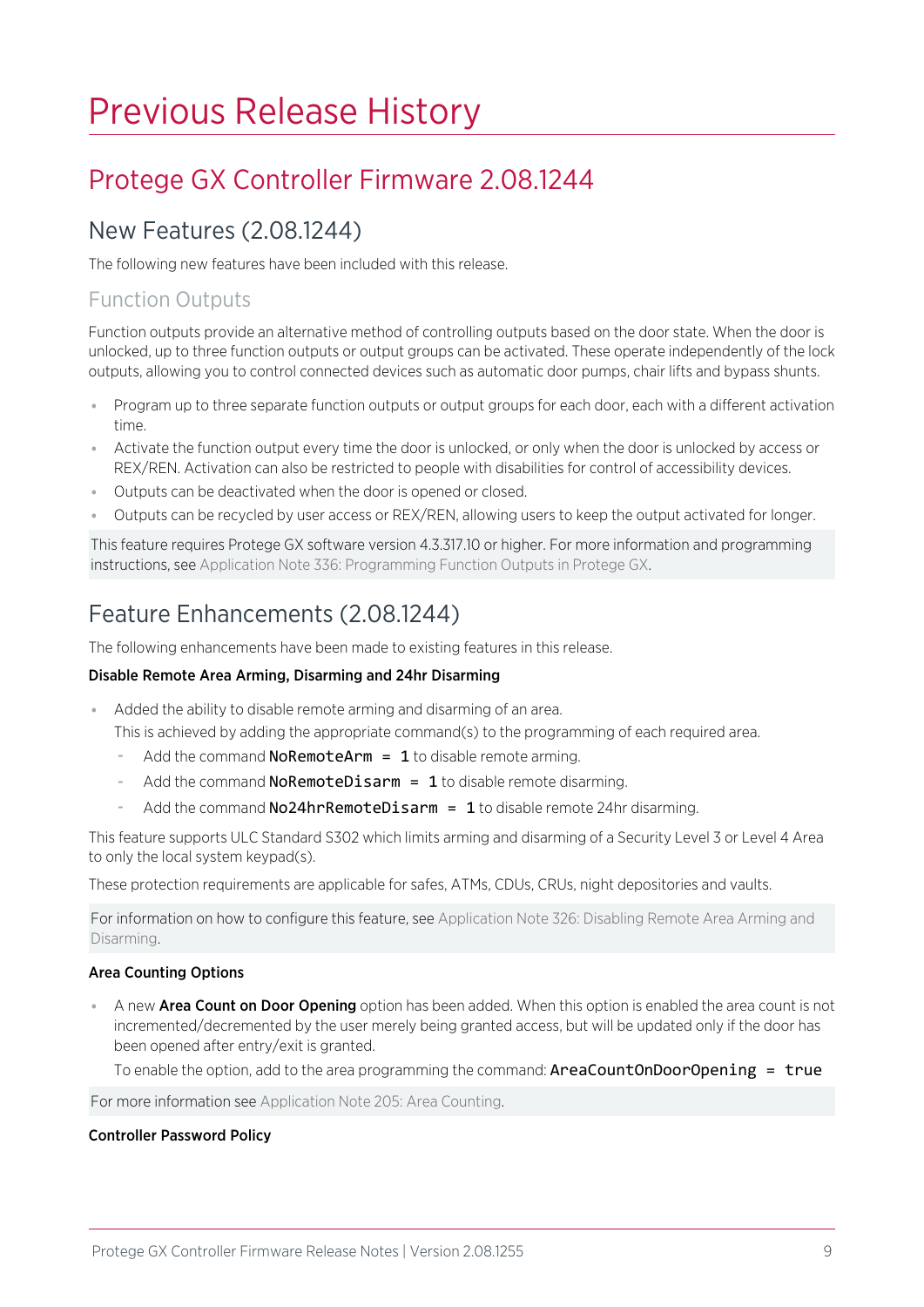⦁ This version includes the initial implementation of a password policy for controller operators. All new operator passwords are now required to have 8 characters or more. Existing passwords are not affected.

Further functionality is in development.

#### Cybersecurity Enhancements

- ⦁ Removed insecure FTP and Telnet protocols from the controller.
- ⦁ Removed an insecure debug mechanism.

#### Otis Compass HLI Integration

- ⦁ Increased the number of floors supported by the Otis HLI integration from 64 to 128. This can be implemented by entering the following commands in the controller programming:
	- $HLI_128$  FLOORS = true
	- HLI\_MAX\_FLOORS = 128

#### Language Support

- ⦁ Updated translations on the controller web interface.
- <span id="page-9-0"></span>⦁ Added Turkish as a selectable language on the controller.

# Issues Resolved (2.08.1244)

The following issues were resolved with this release.

- ⦁ Resolved an issue where multiplexed Wiegand readers were not able to read custom credentials.
- ⦁ Resolved an issue where badging custom credentials multiple times at multiplexed Wiegand readers could cause a controller crash.
- ⦁ Resolved an issue where areas could not be armed using card read and input 8 of a reader expander using RS-485 readers.
- ⦁ Resolved an issue with the ASSA ABLOY DSR integration where door status was not being displayed correctly.
- ⦁ Resolved an issue with the ASSA ABLOY DSR integration where PIN and credential expiry did not work.
- ⦁ Resolved an issue with the ASSA ABLOY DSR integration which could cause a controller crash if no smart reader records were assigned to the DSR locks.
- ⦁ Corrected an issue in the ASSA ABLOY DSR integration where an unexpected response from the DSR could cause the controller to crash.
- Resolved an issue where the **Always log input event** option was not enabled/disabled correctly when the input type was changed by an operating schedule.
- Resolved an issue which was causing persistent memory leak in 3G-enabled controllers. This could prevent operators from accessing the controller's web interface, with the following error message: 'The Web Server is too busy, cannot handle any more connections.'
- ⦁ Resolved an issue where the HTTP port for the controller's web interface could be set to 0 or other restricted ports. Added an error messages to notify operators when the selected port is not valid.
- ⦁ Corrected an issue where, when HTTPS was enabled, an HTTP connection could still be established on one randomly chosen port.
- ⦁ Resolved an issue where the LEDs of OSDP readers connected to a reader expander did not function correctly if the controller's onboard reader was not also configured for OSDP.
- Removed a vulnerability where programming information was visible on legacy controller web pages.
- ⦁ Resolved an issue where single door controllers did not detect the defaulting link on power up.
- ⦁ Resolved an issue where deleting a programmed elevator record could cause the controller to restart on a card badge.
- ⦁ Resolved an issue in the Otis MLI integration where the controller was not sending 'Set Access' packets to the elevator controller.
- Resolved an issue with the Otis MLI integration where the last elevator car on each interface was displaying 'Floor Unknown' for all floors.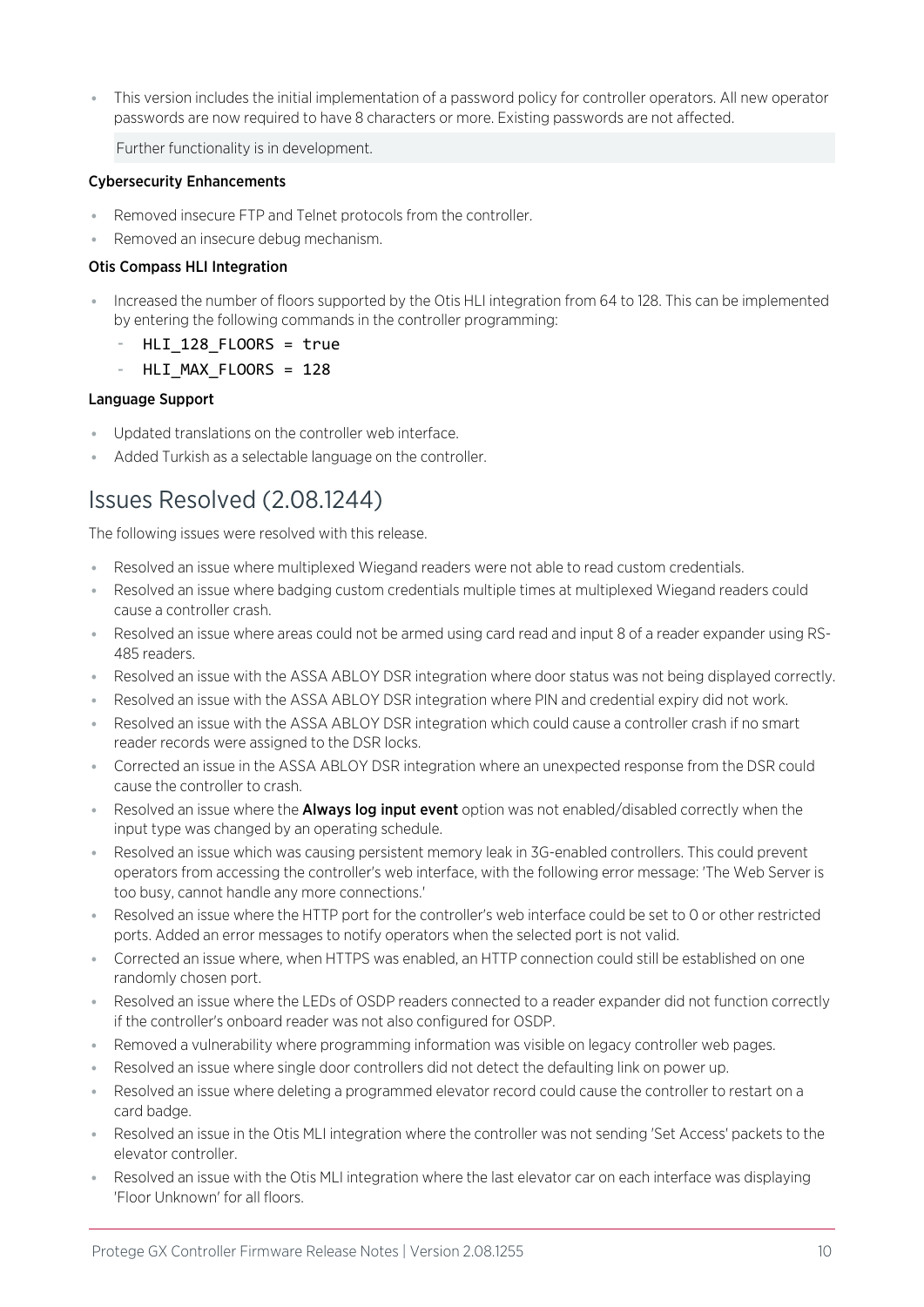- Resolved an issue in the Otis MLI integration where, when a user gained access to a floor, the event log would report the incorrect floor number.
	- To implement this fix, enter the command AEAFloorOffset=X in the controller programming. X is a value from -8 to 8 that will be added to the floor relay values for the purpose of event reporting.
- Resolved an issue where controller operators could not be deleted.
- Resolved an issue where 'Access denied by door type' events were not displayed correctly when access was denied due to an incorrect credential type.
- Resolved an issue where the controller could not process osdp\_RAW packets received from Idesco readers.
- Resolved an issue where, if a user had two credentials with the same facility/card number but different credential types, the last used time would be updated for both credentials whenever one credential was used.
- ⦁ Fixed an issue where it was not possible to search for operators that contained an ampersand and/or equals sign in the record name.
- ⦁ Resolved an issue where PINs entered at a 4 bit HID PIN pad could fail if entered immediately after a card read at another reader (using multiplexed Wiegand readers on the onboard reader expander).
- ⦁ Fixed an issue where areas could be incorrectly disarmed by schedules that crossed over midnight.
- ⦁ Improved the controller firmware update process. This mitigates an issue where the software incorrectly reports that the firmware update has been interrupted.
- Added the ability to introduce a regular time correction to the controller's internal clock. This mitigates an issue where controllers running in offline mode for long periods can experience time drift.

To implement this fix, add the following command in the controller programming:

#### TimeDriftComp = X, Y

Where  $X$  is the frequency for applying the time correction (in days), and  $Y$  is the amount of the time correction (in seconds). For example, the command  $TimeDriftComp = 2$ ,  $10$  will add 10 seconds to the controller's clock every 2 days.

- ⦁ Resolved an issue with card readers configured for card and PIN authentication where the card could be entered at the entry reader and the PIN at the exit reader, and vice versa.
- ⦁ Resolved an issue where unaddressed modules were not displayed in the module addressing window after the controller restarted.
- ⦁ Resolved an issue where function codes could not be used on smart readers.
- ⦁ Resolved an issue that was exacerbating clock drift.
- Resolved an issue where the **Disable green LED processing** option in the reader expander programming did not work for readers connected in RS-485 configuration.

Limitation: This feature is not available for smart readers.

- ⦁ Resolved an issue with the KONE Destination 880 integration where commands programmed for Group 1 and Group 2 would be overridden by UI programming if it was present.
- Resolved an issue with the KONE Destination 880 integration where "RCGIF" as part of a command was interpreted as an entire command and resulted in the service stopping.
- ⦁ Resolved an issue where turnstiles were not correctly calling an elevator for the home floor.
- ⦁ Modified the KONE Destination 880 integration to accommodate some KONE group controllers that do not follow the recommended heartbeat protocol.
- . Resolved an issue where the controller's **Settings** page was not displayed correctly when non-English characters were used in some record names.
- ⦁ Resolved an issue where areas would not arm correctly on schedule when successive days ending in midnight in the same period were checked.
- ⦁ Resolved an issue where it was not possible to enter a hostname in the event server address fields.
- ⦁ Resolved an issue where access was denied incorrectly for doors with the Card and PIN door type while locked by calendar action.
- Resolved an issue where the time displayed in the web interface would drift backwards when the browser tab was not focused, so that it did not accurately display the controller time.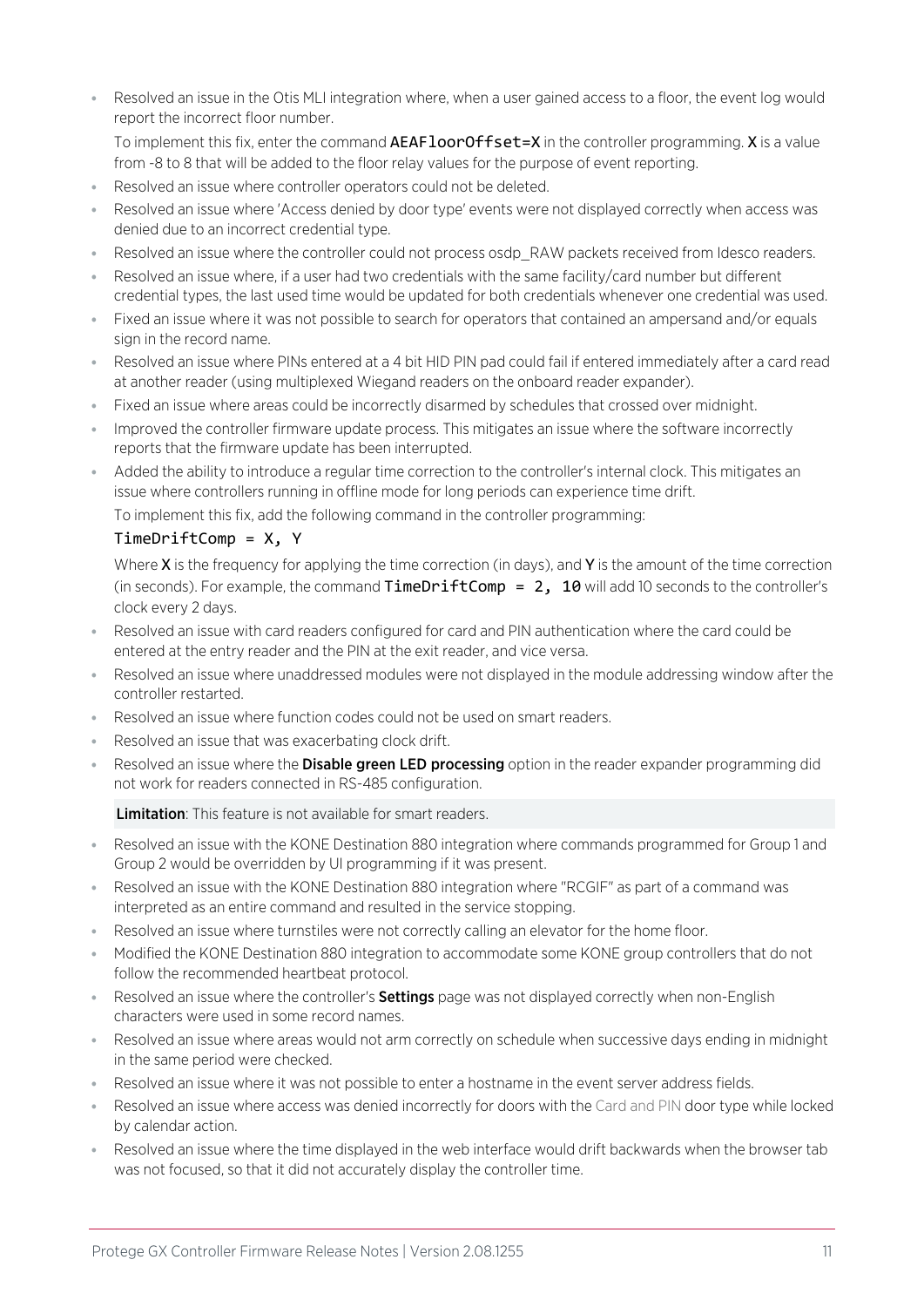- ⦁ Resolved an issue where multiplexed Wiegand readers connected to a reader expander would not produce 'Exit Granted' events for custom credential types.
- ⦁ Resolved an issue with the ASSA ABLOY DSR integration where the controller could restart during initial synchronization.
- ⦁ Resolved an issue where it was not possible to access the keypad using the default installer code after defaulting the controller.
- <span id="page-11-0"></span>⦁ Verex Transition:
	- Resolved an issue where the controller did not process all four inputs on legacy Verex keypads correctly.
	- Resolved an issue where the arm function display did not line up with the correct function key.

# <span id="page-11-1"></span>New Features (2.08.1140)

The following new features have been included with this release.

### Controller Default Security Upgrades

This release includes significant changes to the process of setting a password and defaulting the controller. These changes ensure that Protege GX is compliant with Title 1.81.26: Security of Connected Devices, enacted by the State of California.

Upon firmware upgrade, you will be asked to change your password if it is still the default. Defaulting a controller now resets all settings to the factory default, including IP and login information. In the future, new controllers shipped from the factory will have HTTPS enabled by default and require you to set a custom login username and password.

In the past, when a controller was defaulted, only the programming database was deleted. With this version, the controller is entirely reset to factory default, with the following effects:

- ⦁ The IP address is reset to the default address (192.168.1.2).
- ⦁ Any custom HTTPS certificate uploaded by an operator is deleted and must be reloaded.
- . All other System Settings (e.g. HTTP Port, DNS Server, Event Servers) revert to their default values.
- ⦁ All programming is deleted, including all operators.

When you access the web interface after defaulting the controller, you will be required to create a new username and password for the administrator operator.

### Protege GX ASSA ABLOY DSR Integration

This release introduces the Protege GX ASSA ABLOY DSR integration. The integration provides the ability for Protege GX to connect and communicate with IP-enabled ASSA ABLOY locks, via the ASSA ABLOY DSR (Door Service Router) system.

In this integration, a single Protege GX controller communicates with the ASSA ABLOY DSR server, which in turn communicates with up to 1024 IP-enabled locks over WiFi or ethernet. Protege GX controls and maintains all access control functions and receives alarms and events from the DSR server.

For integration details and configuration information, refer to AN-311: Protege GX ASSA ABLOY DSR Integration.

#### User Interface Improvements

This version features improvements to the controller's user interface.

- ⦁ Switch between light and dark display themes to reduce eye strain.
- ⦁ Pick the display color used for the header bar and other interface elements. Your selection will persist whenever you log in to the controller from the same browser.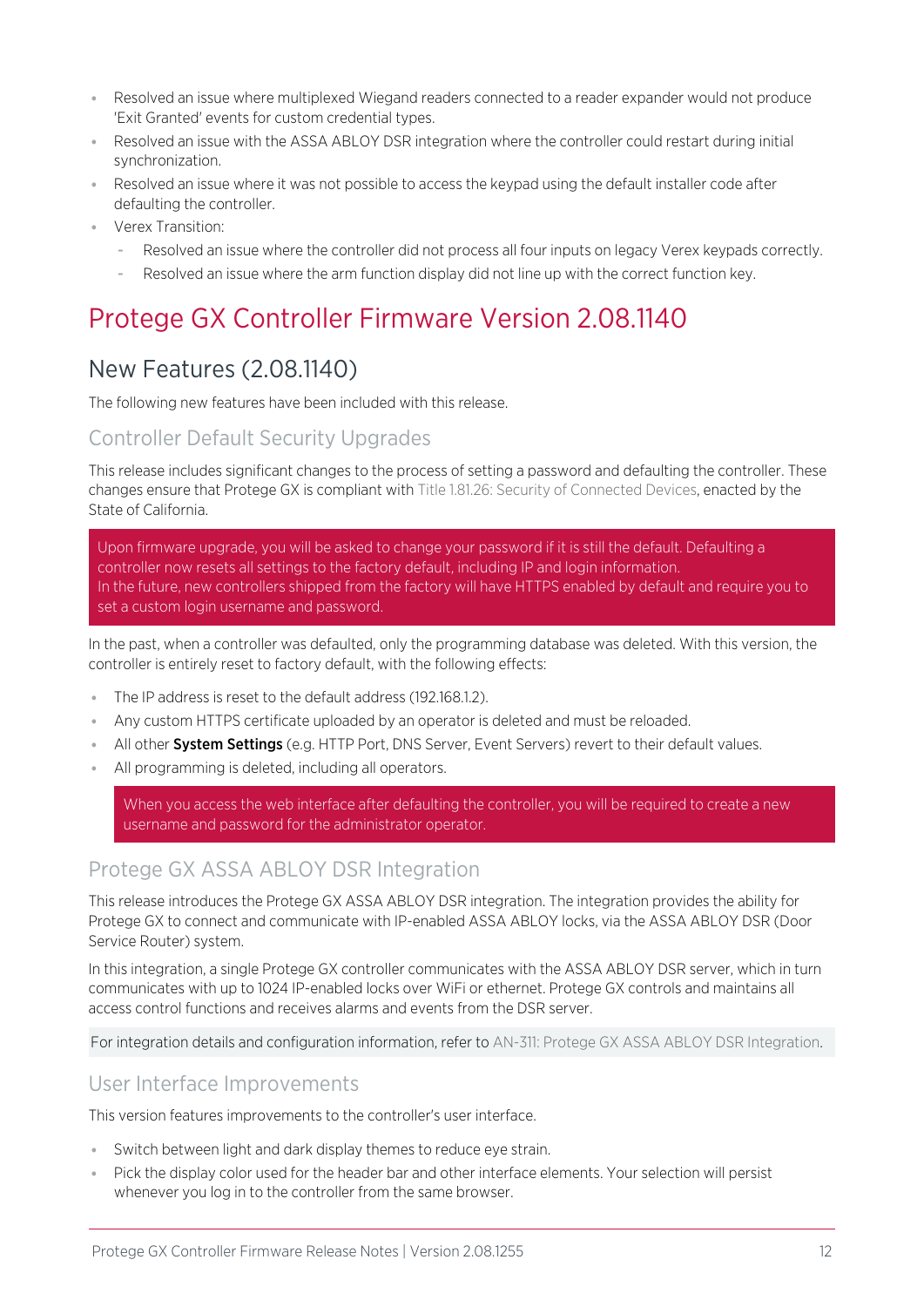# <span id="page-12-0"></span>Feature Enhancements (2.08.1140)

The following enhancements have been made to existing features in this release.

#### LED Color Support

- ⦁ Added support for LED colors and patterns on OSDP readers connected to the onboard reader expander.
- ⦁ Added the ability to define the L1 and L2 LED colors using the corresponding reader output in the software. This is available for both ICT RS-485 and OSDP readers.

To set the LED color, add the following command to the output programming: LEDColour =  $X$ , where X corresponds to a color code from the table below.

This command can be used with the following outputs on a reader expander or controller onboard reader expander:

- Output 3 (Green LED Port 1)
- Output 4 (Red LED Port 1)
- Output 6 (Green LED Port 2)
- Output 7 (Red LED Port 2)

The following color codes are available:

| Number (X)     | Color     | <b>Supported Reader(s)</b> |
|----------------|-----------|----------------------------|
| 1              | Red       | ICT RS-485, OSDP           |
| $\overline{2}$ | Amber     | ICT RS-485, OSDP           |
| 3              | Orange    | ICT RS-485                 |
| $\overline{4}$ | Yellow    | <b>ICT RS-485</b>          |
| 5              | Lime      | ICT RS-485                 |
| 6              | Green     | ICT RS-485, OSDP           |
| $\overline{7}$ | Mint      | <b>ICT RS-485</b>          |
| 8              | Turquoise | ICT RS-485                 |
| 9              | Cyan      | <b>ICT RS-485</b>          |
| 10             | Sky Blue  | ICT RS-485                 |
| 11             | Cobalt    | ICT RS-485                 |
| 12             | Blue      | ICT RS-485, OSDP           |
| 13             | Violet    | ICT RS-485                 |
| 14             | Purple    | ICT RS-485, OSDP           |
| 15             | Magenta   | <b>ICT RS-485</b>          |
| 16             | Crimson   | ICT RS-485                 |

This feature is only supported on tSec Readers with RGB LEDs.

Custom LED colors may not function correctly when enhanced reader outputs are enabled and one output is activated on the reader port. This is a known issue. This operation has not yet been validated with area status display functionality, function codes, and 'LED follows lock' functionality (i.e. when the door's lock output is not the default reader port lock output) handled by the controller.

#### Low Level Elevator Integration

⦁ The controller now indicates which of the user's cards was presented when accessing an elevator.

#### ThyssenKrupp HLI Integration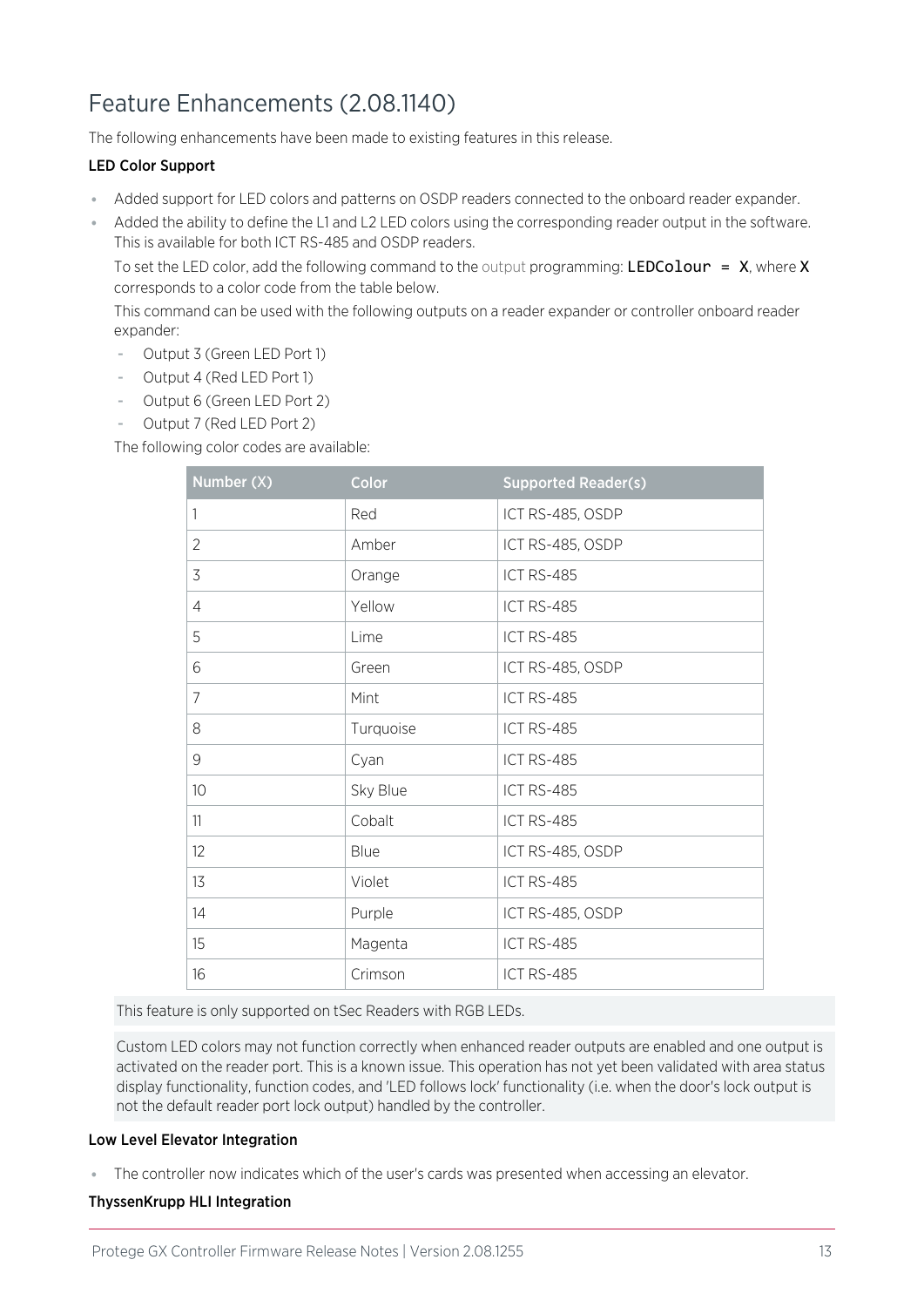⦁ Extended the ThyssenKrupp HLI integration to support up to 128 floors instead of 64.

For information on how to configure this feature, see Application Note 169: Protege GX ThyssenKrupp HLI Integration.

#### Cybersecurity

- ⦁ Improved web security by preventing cross-site scripting.
- Upgraded jQuery to 3.5.1 to include a security patch from jQuery.

#### Door Forced Alarms

⦁ Added the ability to delay door forced alarms, allowing the door to be in the 'open' state for a specified length of time before the audible alarm and door forced trouble input are activated.

For more information, see Application Note 304: Delaying Door Forced Alarms.

#### Aperio Integration

⦁ Added the ability to process ICT encrypted DESFire cards presented at an Aperio lock.

#### Trouble Inputs

⦁ Added the ability to set alarm and restore speeds for trouble inputs. This allows you to prevent a trouble input from triggering an alarm until it has been present in the system for a set time.

For more information, see Application Note 305: Trouble Input Alarm and Restore Speeds.

#### Schindler PORT HLI Integration

- ⦁ Added the ability to set a home floor for a user.
- ⦁ Added support for the 'Pure Wiegand' site code format.
- ⦁ Updated the process for sending users to the Schindler database, so that the user's ID is sent instead of the name.

For more information, see Application Note 196: Protege GX Schindler HLI Integration.

#### Elevator HLI

- ⦁ Added the ability to process the door lock output / output group (if configured) in elevator HLI integration.
- ⦁ Added the ability to process ASCII card reads from the Otis elevator integration.

#### Expander Module Support

<span id="page-13-0"></span>⦁ Added support for updating the firmware of the PRT-TS50 module.

## Issues Resolved (2.08.1140)

The following issues were resolved with this release.

- ⦁ Resolved an issue with the Otis AEA Type B and EMS elevator integrations where timers were not reset on all the elevator cars in the elevator group, if the group had been marked as offline.
- ⦁ Resolved an issue where the onboard reader expander's port 1 exit reader was not restoring beeper operations correctly after an access granted event.
- Resolved a reporting issue where, when the primary channel failed, the trouble input ReportIP Reporting Failure would not open after the message retry attempt limit was reached.
- ⦁ Resolved an issue where door lockdown could be overridden by an unlock schedule if a manual unlock command was sent while the schedule was valid.
- ⦁ When changing a user's PIN from the keypad, there is now a check against existing user duress PINs when the **Treat User PIN Plus 1 as Duress option is enabled.**
- Resolved an issue where changing a user's PIN from the keypad caused the controller to restart.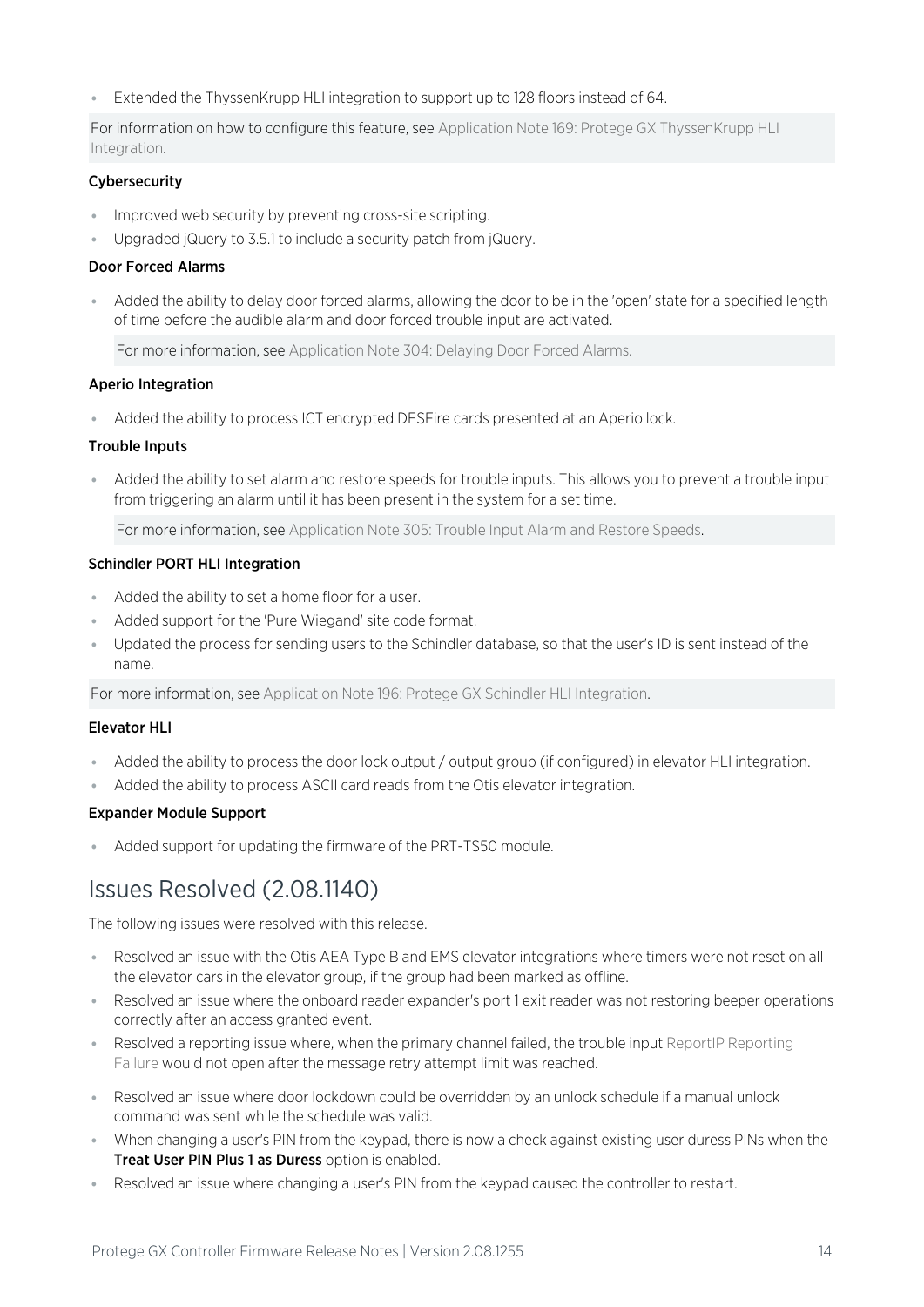- ⦁ Resolved an issue where a keypad's firmware could not be updated if it did not have a corresponding module record configured.
- ⦁ Resolved an issue where performing a module update after a firmware update caused an error to be displayed.
- Resolved an issue where elevator floors were not relocking after the **Unlock Access Time** had expired.
- ⦁ Resolved an issue where authentication files loaded to the controller could not be validated by third-party certificate authorities.
- ⦁ Resolved an issue where updating a user PIN from the keypad in a large database could cause the controller to restart.
- ⦁ Resolved an issue where the controller would not correctly clear the session key stored on a reader expander when its network port type was no longer configured for OSDP.
- Removed a security vulnerability where the controller would send the session key to a reader expander even if the session key had not changed.
- . Resolved an issue where the Relock on Door Close/Open function was not working correctly when using additional lock outputs with no activation delays configured.
- ⦁ Resolved an issue where cards greater than 32 bits were being incorrectly truncated when presented at Aperio locks.
- ⦁ Resolved an issue where the lockdown state of a door was not restored when the controller was restarted.
- ⦁ Resolved an issue where a crash could occur when a user with more than 255 access levels was denied access at a door.
- ⦁ Resolved an issue with the Otis EMS integration where floors were not relocked correctly after the floor selection had timed out.
- ⦁ Resolved an issue where the Otis EMS integration was not correctly processing the response frames for dispatch reporting.
- ⦁ Resolved an issue that was causing incorrect REX/REN detection when the controller powered up.
- ⦁ Resolved an issue with the Inovonics integration where pressing multiple buttons at the same time could cause an 'Error 036' event.
- ⦁ Resolved an issue where, when Contact ID is used as a backup service to Report IP, the Contact ID service would not attempt to dial out after a power cycle.
- ⦁ Resolved an issue where area status LED changes could cause the onboard reader's enhanced outputs to not reactivate correctly when the reader or controller was power cycled.
- ⦁ Resolved an issue with the ThyssenKrupp HLI integration where the kiosk on floor 64 was not receiving the correct floor map updates.
- Resolved an issue with the ThyssenKrupp HLI integration where the maximum floor configured was not reloaded correctly if the integration was already running.
- Resolved an issue with the ThyssenKrupp HLI integration where the front and rear designation for landing based kiosks was not set correctly.
- ⦁ Resolved an issue where area status LEDs were not controlled correctly when enhanced outputs were active.
- ⦁ Resolved an issue where a card reader beeper could be deactivated by badging a card once at the exit reader or pressing a key on the keypad, without changing the status of the output in the system.

Note: The fix requires the following command to be entered in the programming of each reader expander: ForceRestoreBeeper=true. This command causes the reader expander to reactivate the output regularly until it is legitimately deactivated.

- Resolved an issue where Wiegand readers connected to reader ports 1 and 2 and processing the same door did not synchronize their LED operation correctly. This caused the port 2 reader L2 to remain on for too long after repeated card badges.
- ⦁ Resolved a reader expander LED glitch which occurred when the door relocked.
- Resolved an issue where area status LED functionality was not always respecting standard reader LED output activation.
- Resolved an issue where the RS-485 module network would reboot periodically after the controller was powered up without an ethernet connection.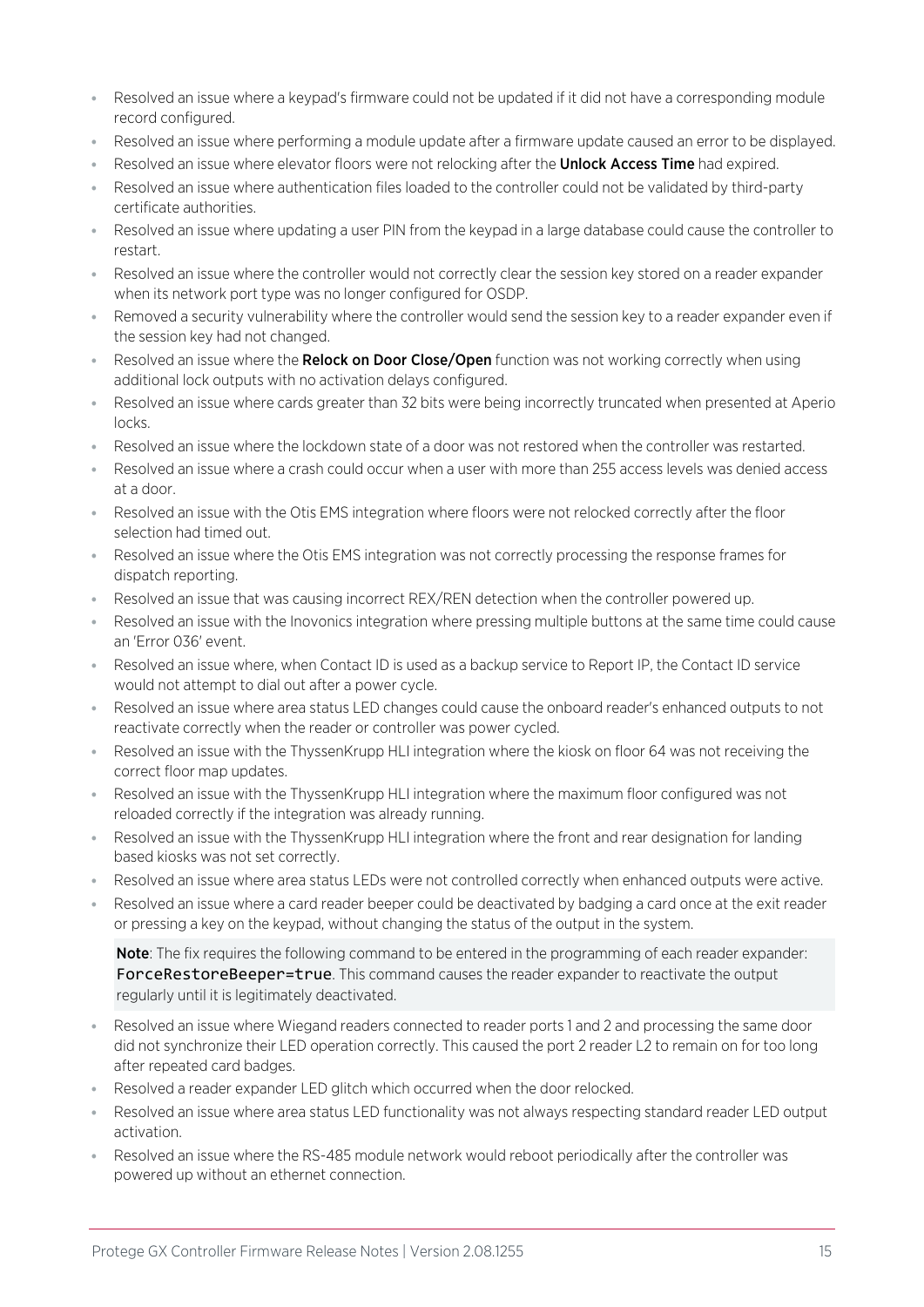- ⦁ Resolved an issue where a door using additional lock outputs, that were set to unlock with the same activation time and no delays, did not have its status updated correctly when relocked after a fire control unlock.
- Resolved an issue where a controller would not successfully boot up on OS version 2.0.16 with the ethernet cable connected.
- Resolved an issue with RGB readers connected to the controller's onboard reader in RS-485 configuration. When the reader temporarily lost connection while the door was unlocked, upon reconnection the green LED was incorrectly stuck in the 'on' state. This was resolved for the case where the door's lock output was the Lock 1 output on the onboard reader expander.
- ⦁ Resolved an issue with OSDP reader LEDs not synchronizing correctly during standard door operation when configured with custom color codes.
- Resolved an issue with credentials longer than 48 bits being truncated incorrectly when presented at ICT RS-485 or OSDP readers on the controller's onboard reader expander.
- Resolved an issue where the Tamper Input if Module Offline option did not work correctly.
- Fixed a regression where HTTPS would be disabled on controller startup.
- ⦁ Resolved an issue which occurred when two ports of a reader expander were both set for card and PIN operation. If a card was badged at one reader and an incorrect PIN entered at the other, access would be denied on the first reader.
- ⦁ Resolved an issue where a 'Read Control Error' could be generated if two packets were received from PIN pads on the same reader port in quick succession.
- ⦁ Resolved an issue where an output that was turned 'off timed' would not return to the correct state if it was off before the command was received.
- ⦁ Resolved an issue where controllers running the Allegion integration could enter a restart loop.
- ⦁ Resolved an issue where Wiegand reader LEDs which were pulsing were not restored to the correct state after the door was unlocked.
- <span id="page-15-0"></span>● Resolved an issue where the **Panel Name** in the System Settings could be edited, which caused incorrect settings data to be saved. The Panel Name is now read only.

# <span id="page-15-1"></span>New Features (2.08.1002)

The following new features have been included with this release:

### Fast User Disable

With this firmware version and the accompanying software version (4.3.285), when a user record is disabled in the software, a 'User Disabled' command will be sent directly to the controller without waiting for a regular controller download. This will cause the controller to update the user record directly in its internal database, disabling the user's access rights almost immediately.

## Compliance Types

With this firmware version and the accompanying software version (4.3.285), Protege GX's Credential Type functionality has been extended to include custom Compliance Types. For more information, see the software release notes.

### Cybersecurity Enhancement

The list of ciphers advertised for use in the HTTPS negotiation process has been updated so that TLS\_ECDHE\_RSA ciphers are prioritized over TLS\_RSA ciphers.

### Otis EMS (Elevator Management System) Integration

Protege GX now has the ability to integrate with the Otis EMS Interface.

For more information, see Application Note 298: Protege GX Otis Elevator Management System Integration.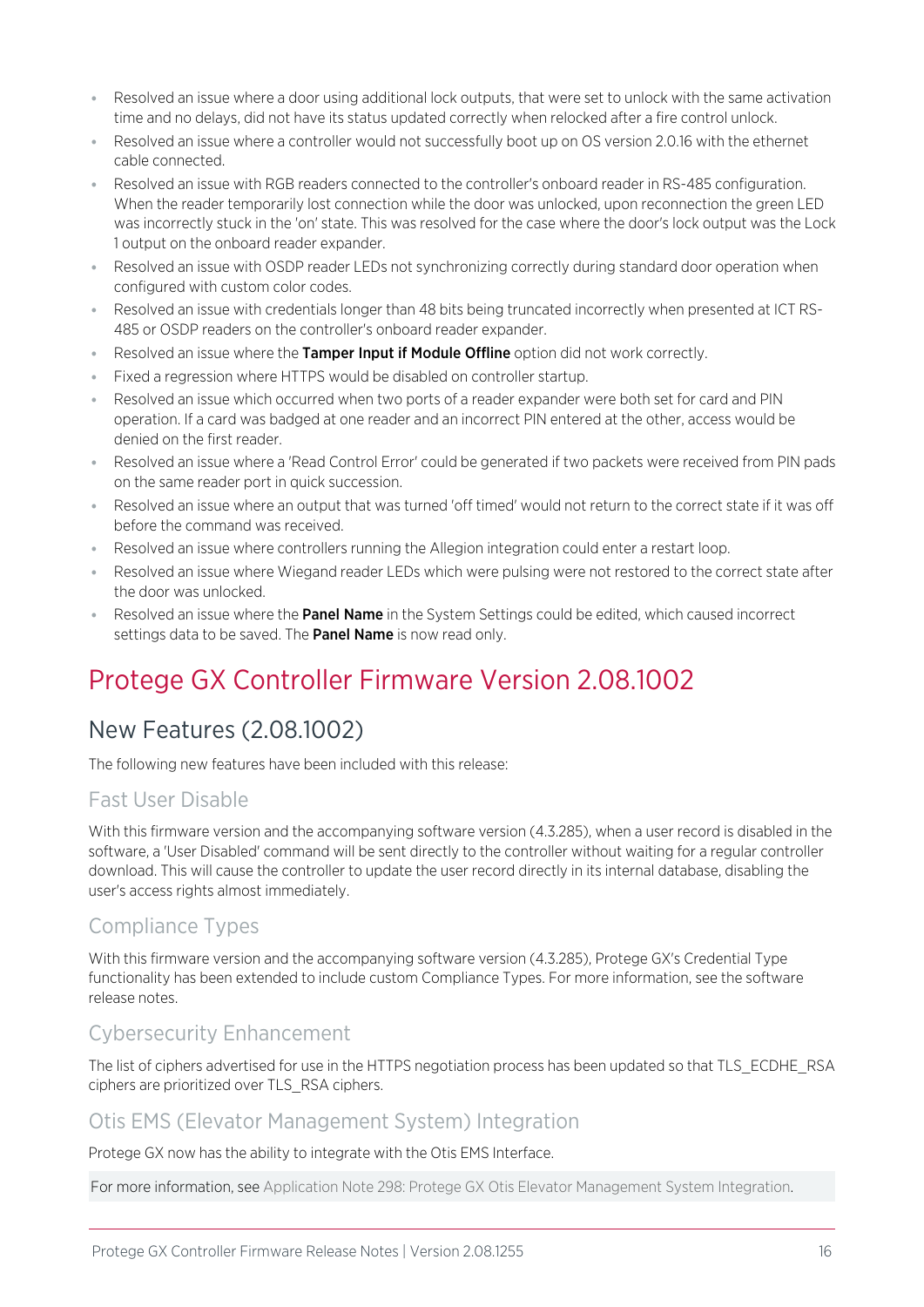### Ask for Defer Time

The command AskForDeferTime = true has been added to the Area commands. This allows users to specify the number of hours to defer area arming for, when logged into a keypad.

### Alternative REX Input

The command  $\text{Altrex} = #$  has been added to the door commands. This specifies the input to be used as a secondary REX input, which operates using the extended REX time instead of the standard door lock time.

### Aperio Integration: Privacy Mode

Privacy mode has now been enabled for the Aperio integration. When the inside push button is pressed on an IN100 device, Protege GX will deny user access until privacy mode has been released by a request to exit (turning the inside handle), or canceled by a user with super user rights. Events will be generated in the event log whenever privacy mode is activated or deactivated.

# <span id="page-16-0"></span>Feature Enhancements (2.08.1002)

The following enhancements have been made to existing features in this release:

#### Reader Expanders

⦁ Updated OSDP functionality, including Secure Channel and OSDP reader support on Reader Expander modules.

For more information on supported features, see Application Note 254: Configuring OSDP Readers in Protege GX.

#### Function Codes

⦁ Updated the Function Code feature to work with Door Types using custom Credential Types. Function Codes can now be implemented by Custom Credential + PIN or Custom Credential only.

#### Commend Integration

- ⦁ Updated the Commend integration to handle inputs programmed without the 'D' or 'A' prefix.
- ⦁ Updated the Commend integration to handle the tamper alarm, duress button and door release messages.

#### Schindler HLI Integration

- ⦁ Extended the Schindler Elevator HLI to allow for additional ports to be opened for the Call and Life Reporting interfaces.
- <span id="page-16-1"></span>⦁ Extended the Schindler Elevator HLI to allow the use of ICT readers for Schindler elevator access.

# Issues Resolved (2.08.1002)

The following issues have been resolved in this release.

- ⦁ Fixed a bug in the KONE HLI service which would cause it to crash if the service was enabled but there was no other KONE programming.
- ⦁ Fixed an issue with the count on access functionality for areas causing the controller to crash if it was supplied with two or fewer entries.
- ⦁ Fixed an issue with Sunday schedule periods not working at the programmed times.
- ⦁ Fixed an issue with the version number of devices populating in the Module Addressing window.
- ⦁ Fixed an issue with the onboard RS-485 reader's offline Trouble Inputs being opened automatically when a module update was performed.
- ⦁ Fixed an issue with credential events showing the actual PIN entered by the user.
- ⦁ Fixed an issue where a 'Smart Reader raw credential' event was being incorrectly displayed instead of a Reader Expander raw credential event for Wiegand credentials on Reader Expanders.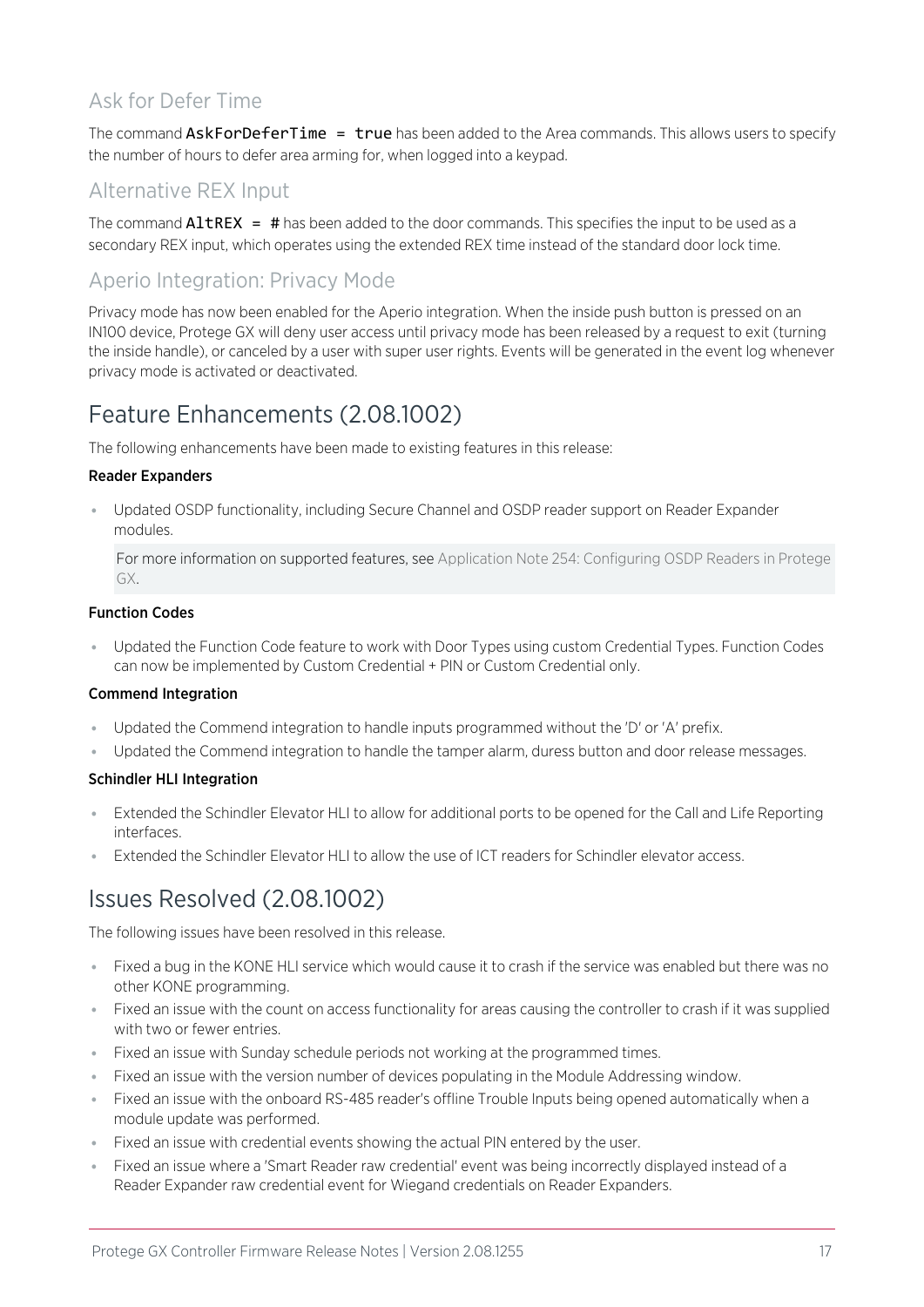- ⦁ Fixed an issue where an area arming via user count reaching zero was not displaying the correct door reference in the relevant events.
- ⦁ Fixed an issue with the Otis integration where the last eight floors (of 64) were not being processed correctly when there were basement (negative) floors present.
- ⦁ Fixed an issue with Otis Authorized Floor V2 Packet not setting the 'Special Features' byte for the user correctly by default for Otis readers.
- Fixed an issue with 'entry granted' events showing when the reader port was configured as an exit.
- Fixed an issue with reader expanders incorrectly setting a door as forced open after a module update.
- ⦁ Corrected an issue where configuring an input's EOL settings using commands could result in it flagging the module it is assigned to as requiring a module update after every download.
- ⦁ Fixed an issue where custom credentials could not be presented out of sequence.
- Fixed an issue with the population of account number information in SIA/CID over IP poll messages.
- ⦁ Fixed an issue with SIA/CID over IP encryption not working.
- ⦁ Fixed an inconsistency with the Aperio integration, so that now when the inside handle is turned only a REX event is generated without an unlock command, as the physical mechanism is internally handled by Aperio.
- ⦁ Fixed an issue with the Allegion AD-series integration incorrectly sending through a locking packet when an invalid format card is presented.
- ⦁ Fixed an issue with the Allegion AD-Series integration not correctly locking/unlocking via manual commands for any lock after the first eight that are linked to a PIM.
- ⦁ Fixed an issue with the Allegion AD series integration not resetting the left open trouble input when the door closes.
- ⦁ Fixed an issue with EOL thresholds not working for reader expanders beyond module address 8.
- Fixed an issue with the Forced Open alarm not disabling the assigned output when the Forced Alarm Operating Schedule becomes invalid.
- ⦁ Fixed an issue where the door lock output time was unexpectedly extended with dual credential access.
- Fixed an issue where the dual authentication output did not deactivate according to the specified timeout.
- Fixed an issue with detailed credential events not correctly displaying all credentials presented.
- Fixed an issue with REX and REN not being processed on the initial trigger following a restart of the controller.
- Improved security by removing the server name that is used when the web server generates HTTP response headers.
- ⦁ Fixed an issue with generic input reporting for the Commend integration.
- ⦁ Fixed an issue where tSec Reader area status LEDs were not working when enhanced smart reader outputs were enabled.
- ⦁ Fixed an issue where a controller that was simply polling the status port could take longer than the software to decide that the connection has been lost.
- ⦁ Fixed an issue with Door Alarms not working correctly when the Operating Schedule for Pre Alarms and Left Open Alarms are both invalid.
- Fixed an issue where firmware could not be updated on controllers.
- <span id="page-17-0"></span>⦁ Resolved an issue where setting daylight savings time could cause the controller's internal clock to regularly skip an additional hour ahead.

# <span id="page-17-1"></span>New Features (2.08.911)

New Look Web Interface

- ⦁ New look web pages including multilingual operators.
- ⦁ Ability to update firmware via web pages.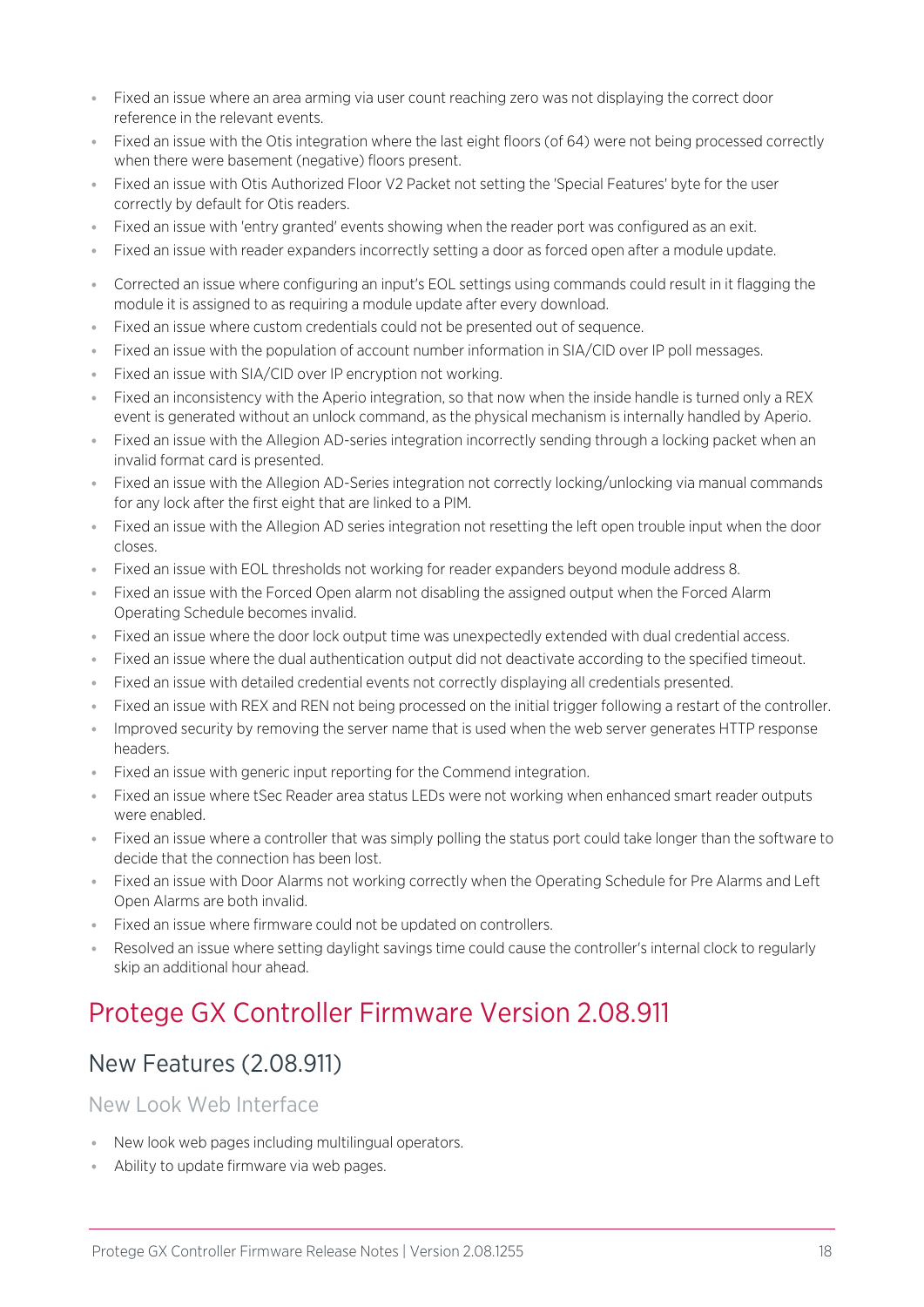## HTTPS Support

- ⦁ There is now support for HTTPS connection to the controller's web interface. This provides an improved level of security by encrypting communications between controller and web browser.
- **ICT stronaly recommends** that HTTPS connection is established on all live Protege sites, especially where the controller's web interface can be accessed over the internet.
- ⦁ These certification methods are available:
	- Validating and installing a third-party certificate obtained from a certificate authority.
	- Installing a self-signed certificate (recommended for testing only).

For more information on configuration and operation of this feature, please see Application Note 314: Configuring HTTPS Connection to the Protege GX Controller.

### Wiegand Formats Defined as Custom Credential Types

⦁ Wiegand formats can now be specified using customized credentials allowing up to 32 formats to be recognized per reader port.

For more information on configuration and operation of this feature, please see the relevant Application Note available on the ICT Website (www.ict.co).

### Offline Access to Input Status at Keypad

- The command OfflineInputView = true has been added to the Keypad commands. This will allow users to view the state of the inputs belonging to the primary area of the keypad, via the offline menu. The list of inputs available for viewing will be filtered to only include those which are not sealed.
- **The command ClosedInputsInOfflineView = true** has been added to the Keypad commands to work in conjunction with the new offline access to the input view menu described above. When enabled, all inputs associated with the keypad's primary area will be available to view in the offline menu irrespective of the input state.

### Area Status – Visual Feedback

⦁ It is now possible to control the color of a reader LED via commands, based on the status of up to 4 system areas that the reader is monitoring. This gives users visual feedback to indicate the current status of any one of these system areas, depending on which area status has the highest priority.

Note: This feature requires tSec Readers with RGB LEDs.

For more information on configuration and operation of this feature, please see the relevant Application Note available on the ICT Website (www.ict.co).

### Ademco Vista Integration

⦁ It is now possible to integrate with Ademco Vista-128BP/Vista—250BP panels via commands.

For more information on configuration and operation of this feature, please see the relevant Application Note available on the ICT Website (www.ict.co).

#### Area counting

The command CountOnAccess =  $DV, AL, AL, AL...$  has been added to the Area programming which allows a data value (DV) to be incremented or decremented each time a user with one of the specified access levels (AL) enters or leaves the area. Up to four of these commands can be used per area.

### Expander Module Support

⦁ Added Support for the 2nd Generation of Intercom modules.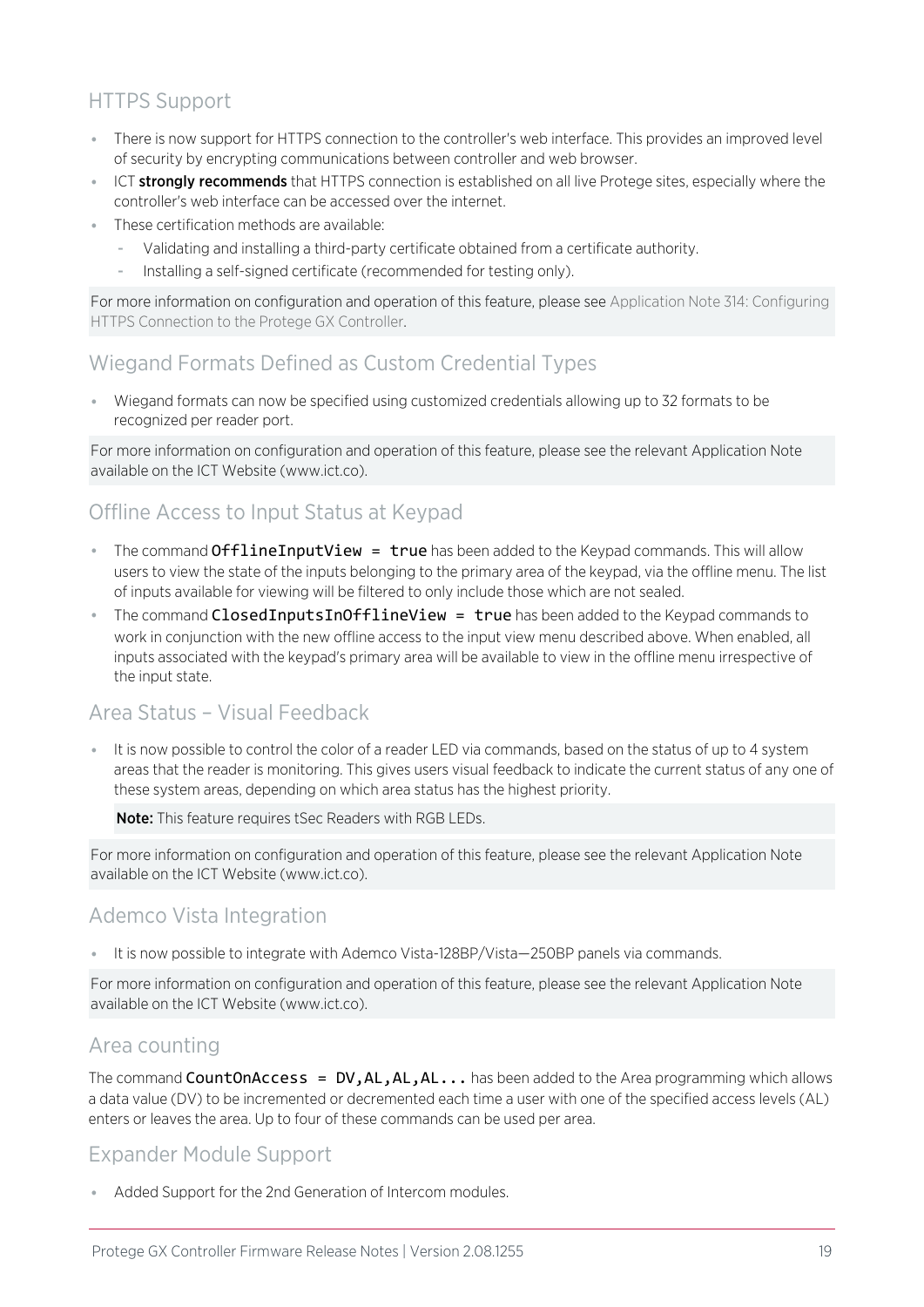# <span id="page-19-0"></span>Feature Enhancements (2.08.911)

The following enhancements have been made to existing features in this release:

#### Controller Network Security Enhancements

- ⦁ Module Comms UDP/TCP (9450) has been disabled by default. It can be re-enabled via Controller commands:
	- EnableModuleUDP = true
	- EnableModuleTCP = true
- ⦁ Touch Screen Comms UDP (9460) has been disabled by default. It can be re-enabled via Controller commands:
	- $EnableTLCDCommSIDP = true$
- ⦁ Inter-Controller Comms TCP (9470) has been disabled by default. It will only be enabled if Protege GX has told the controller it is part of a controller group.
- ⦁ Ping is disabled by default for the onboard Ethernet connection. It can be re-enabled via Controller Commands:
	- EnablePing =  $true$

If you have any modules installed that utilize Module Comms (port 9450) or Touch Screen Comms (port 9460) over Ethernet you will need to add the above commands to the controller or these modules will not be able to communicate with the controller.

#### Doors

- The command LockOutAttempts = # configures the number of retries allowed before the 'Too Many Attempts' trouble input is generated for the door. In the Door commands, add this line with your required value of retries in place of the # symbol.
- **The command AlwaysAllowREN = true** has been added to the Door commands which will allow Requests to Enter to be actioned, even when the door is open, similar to what is available for Requests to Exit functionality.
- Added ability to configure when Pre-Alarm, Left Open and Forced Open alarms are suppressed, such as when unlock schedules are valid, or when doors are unlocked by programmable functions, area control or calendar actions.
- **The command SlaveREX = true** has been added to the Door commands. This will allow a slave door to follow its primary door whenever Requests to Exit/Enter or manual commands are actioned on the primary, in addition to Access Granted actions.
- The command **AccessDeniedTime = #** has been added to the Door commands which will specify the duration in seconds that an output or output group will be activated for when access to the door has been denied. This must also be paired with one of the following 2 commands in order for the functionality to occur.
- AccessDeniedOutput = # has been added to the Door commands which will specify the output that will be activated when access to the door has been denied.
- AccessDeniedOutputGroup = # has been added to the Door commands which will specify the output group that will be activated when access to the door has been denied.
- ⦁ Included the lock state as well as the door state in the multi state value that is returned when using the BACnet service.

#### Salto SALLIS Integration

- ⦁ The Salto SALLIS Integration can now support locks equipped with keypads.
- ⦁ Added ability to process ICT encrypted DESFire cards presented at a SALLIS lock.

#### High Level Elevator Integrations

⦁ Up to 128 front and rear floor openings can now be supported for the KONE Elevator HLI.

#### Input/Output/Door Status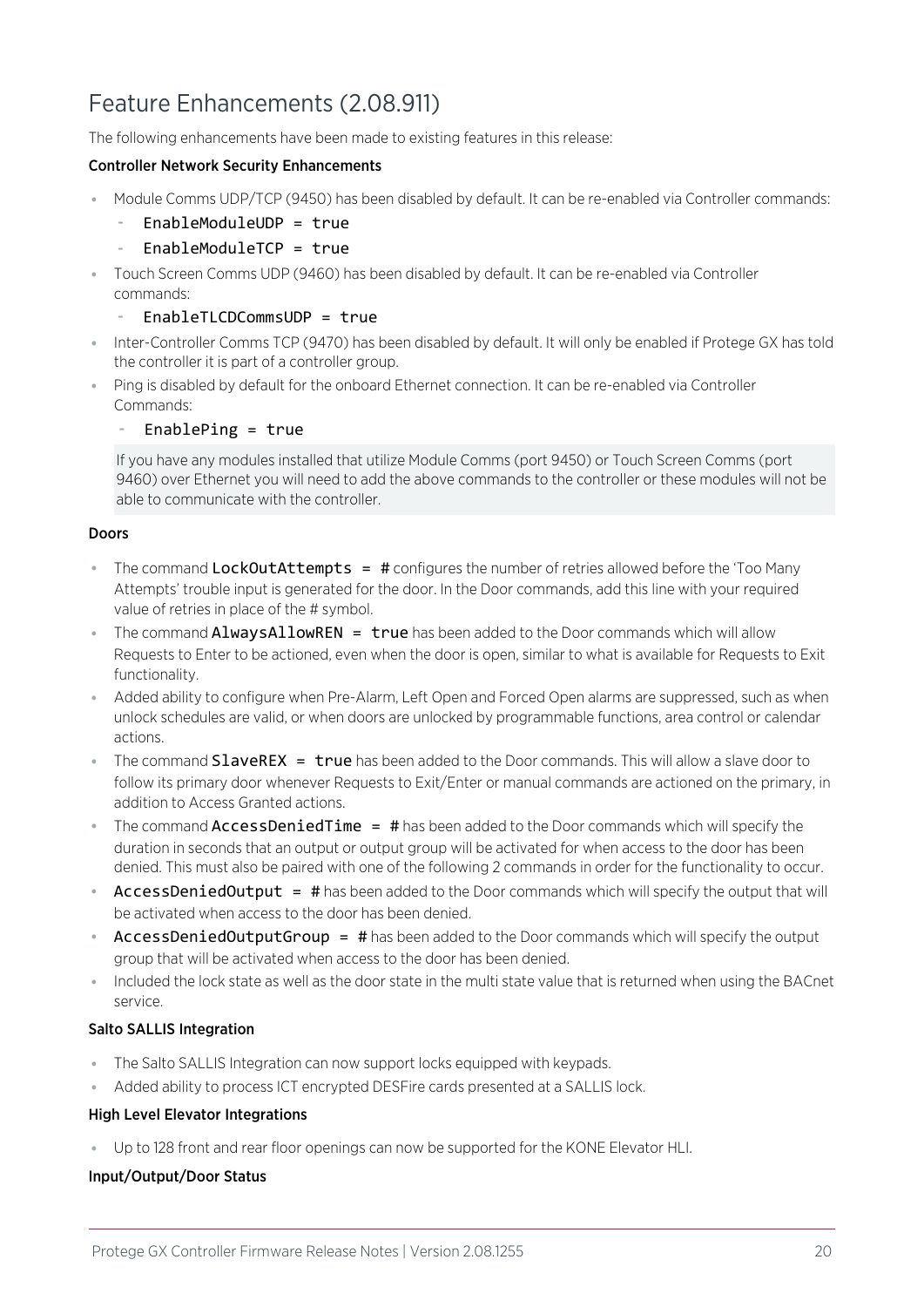⦁ Improved efficiency of restoring statuses and events by controllers after losing connection with Protege GX for a significant amount of time.

#### Elevators

**•** The command **EntryMode = #** has been added to the Elevator Car commands. This configures the type of authentication that must be used to gain access to the elevator car. The # symbol should be replaced with your required type of authentication as follows:

| Card Only    |               |
|--------------|---------------|
| PIN Only     |               |
| Card and PIN | $\mathcal{D}$ |
| Card or PIN  | マ             |

#### Readers

⦁ Added the ability to trigger a duress trouble input from a reader's keypad.

#### OSDP Support

- ⦁ Controller reader ports now support the following functionality, conforming to a subset of the OSDP Version 2.1.5 specification:
	- Manual Commands
	- Function Codes (multi-color LED indication is not currently supported)
	- Beep on REX
	- Custom Credentials
	- LED Sync on Connection

Note: OSDP is not currently supported on reader expander reader ports.

For more information on configuration and operation of this feature, please see the relevant Application Note available on the ICT Website (www.ict.co).

#### Allegion Integration

- ⦁ Added ability to handle AD300/301 locks for the Allegion AD-Series Integration.
- ⦁ Added generation of connection status events for the Allegion AD-Series
- ⦁ Added ability to handle deadbolt state changes for the Allegion AD-Series Integration.

For more information on configuration and operation of this feature, please see the relevant Application Note available on the ICT Website (www.ict.co).

#### Aperio Integration

• The command HasAperioDeadbolt = true has been added to the Door commands. This will allow users to define whether an Aperio lock is physically fitted with a deadbolt, which is used for processing the deadbolt functionality. By default, all Aperio locks are assumed to NOT be fitted with a physical deadbolt.

#### Language Support

⦁ Added language support for Czech, Dutch and German.

#### KONE Elevator Integration

<span id="page-20-0"></span>⦁ Added the ability to handle the Destination 880 protocol.

### Issues Resolved (2.08.911)

The following issues have been resolved in this release.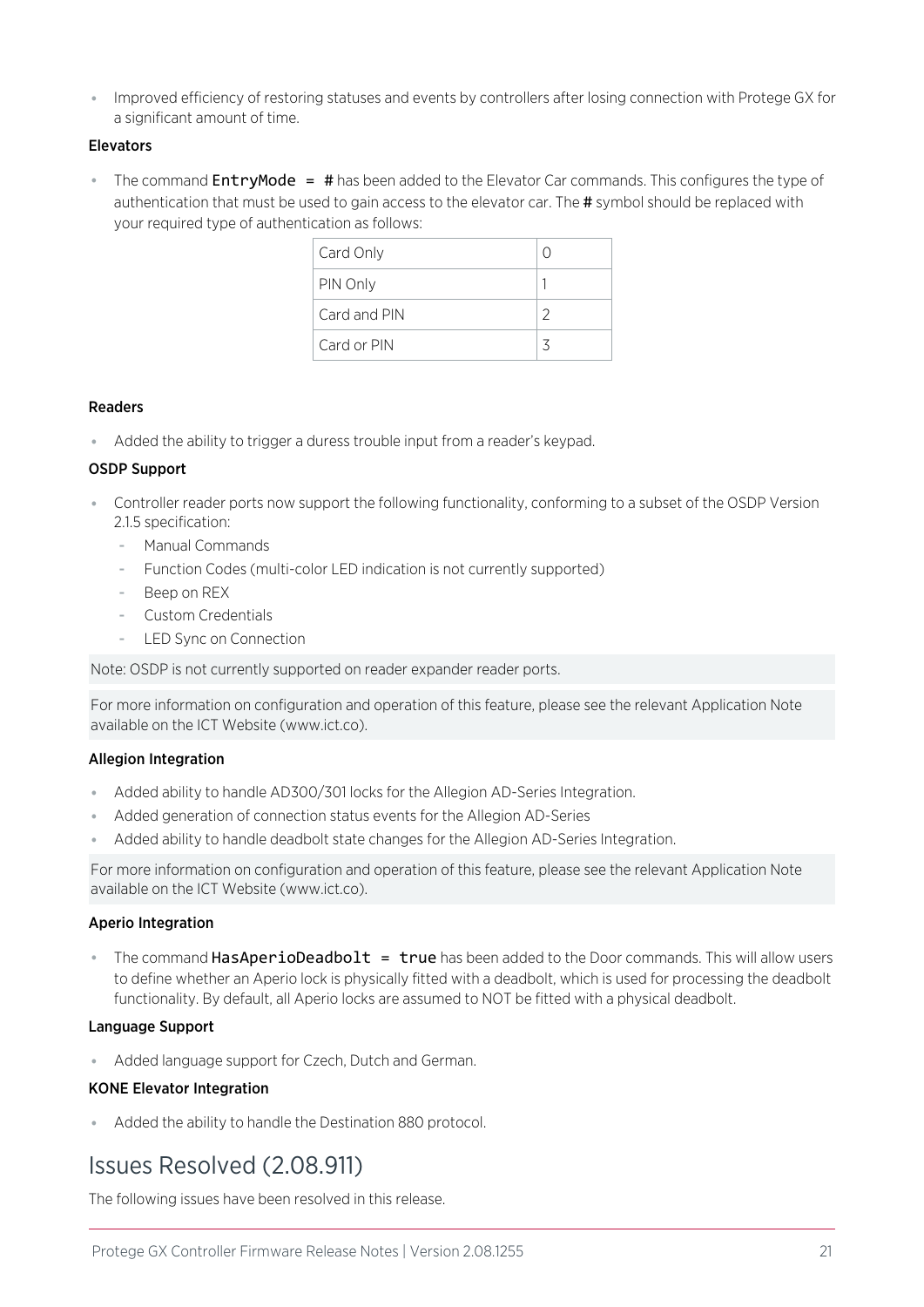- ⦁ Fixed an issue with the controller not being able to handle more than 256 doors within a single access level.
- ⦁ Fixed an issue where the on-board reader expander would not recognize PIN entries when set to Casi-Rusco format.
- ⦁ Fixed an issue of incorrectly displaying duplicate areas when navigating through a keypad module's area group.
- ⦁ Fixed an issue with tSec Readers operating in RS-485 mode occasionally dropping offline when readers with different firmware versions were wired in a multiplexed configuration on the Onboard Reader Expander.
- ⦁ Fixed an issue in the BACNet service where setting the present value of a multi-state value would always set the value of the object with an index to zero.
- ⦁ Improved the time synchronization between linked controllers when one has a time zone configured and one doesn't.
- ⦁ Fixed an issue where OSDP readers would not read HID iClass reader PINs correctly.
- ⦁ Fixed an issue with Pre-Alarm and Left Open events not being generated for the Allegion AD-Series Integration.
- ⦁ Fixed an issue with Smart Reader Tamper, RF Loss and Low Battery events being incorrectly generated for the Allegion AD-Series Integration.
- ⦁ Fixed an issue with the Low Battery and Tamper trouble input restoring incorrectly for the Allegion AD-Series Integration.
- ⦁ Fixed an issue with Commend Integration not fully updated to handle Commend Input IDs starting with 'A'.
- ⦁ Fixed an issue with the MODBUS door register write not working properly.
- ⦁ Fixed an issue with operator triggered arm/disarm of Apartment areas not displaying the correct operator reference.
- ⦁ Fixed an issue with REX/REN not working for the first time after a controller restarts, if the 'Invert REX/Invert REN' option is not enabled.
- ⦁ Fixed an issue where PINs with leading zeros would not work when using dual authentication to log into a keypad.
- ⦁ Fixed an issue where the BACnet service could fail to respond due to an invalid broadcast address.
- ⦁ Resolved issue with Access Taken and Access Not Taken events not always displaying the correct user reference.
- ⦁ Fixed issue with control of Area, Trouble Inputs and Elevator Floors via BACnet not working as intended.
- ⦁ Resolved issue with user's access level expiry not being taken into consideration when checking the user's access to a door.
- ⦁ Fixed issue with potential Receive Buffer overflow for BACnet service.
- <span id="page-21-0"></span>⦁ Fixed a regression that stopped the Keypad Login Requires Card option from working.

## <span id="page-21-1"></span>New Features (2.08.0848)

The following new features have been included with this release.

#### Resistor Values

<span id="page-21-2"></span>Added the ability to individually specify the resistor values connected to monitored Inputs and to specify more than two resistors if required.

## Issues Resolved (2.08.0848)

The following issues have been resolved in this release.

- ⦁ Fixed issue with Function Codes not correctly checking the entry/exit mode of the door type when configured to be usable for both Entry and Exit directions on the door.
- Improved the module update process to eliminate any input or output glitching when an update is performed.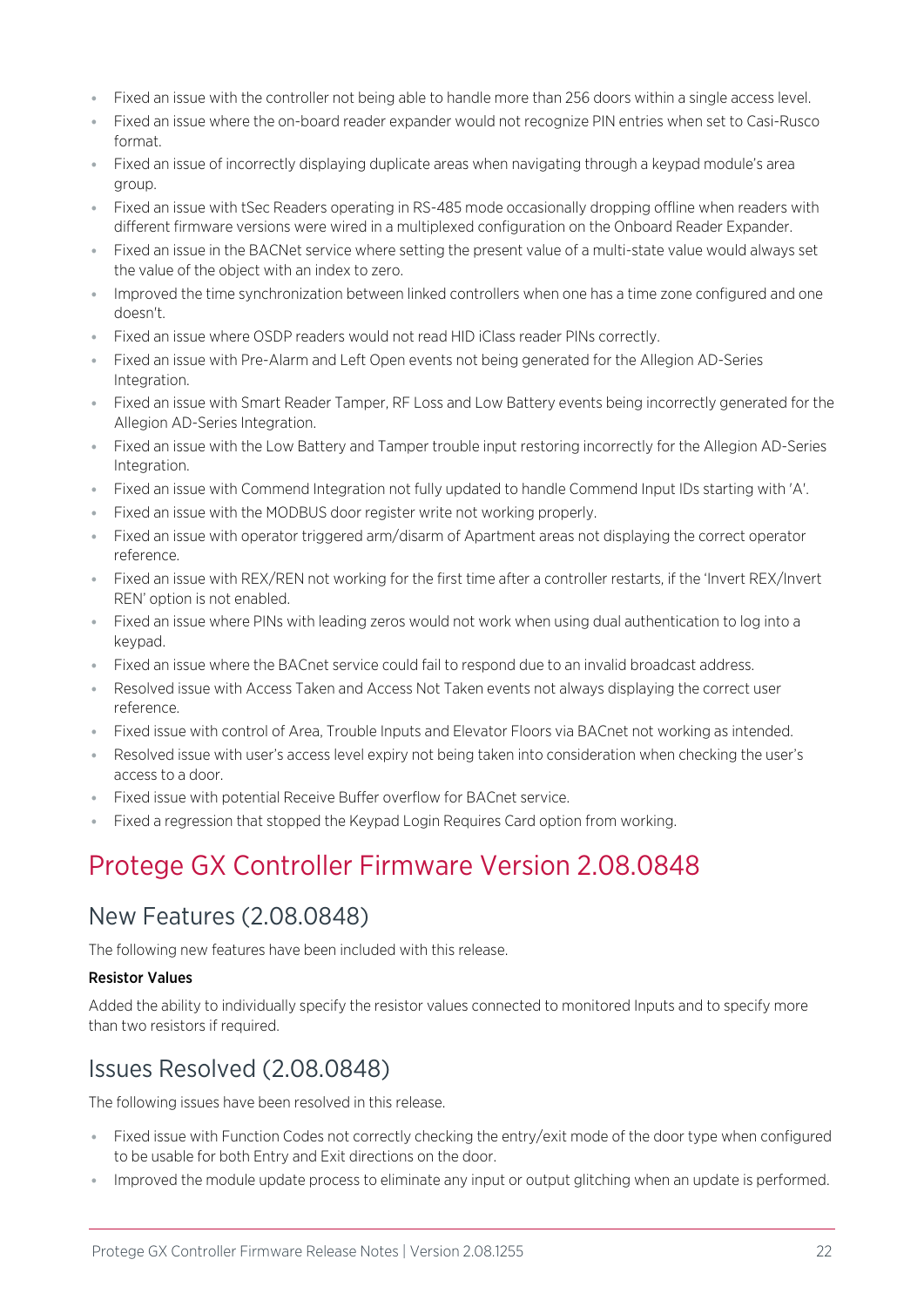# <span id="page-22-1"></span><span id="page-22-0"></span>New Features 2.08.0843

The following new features have been included with this release.

### Additional Lock Outputs

Up to an additional 5 lock outputs or output groups can now be assigned to a door. Each additional lock output or output group can be configured with their own individual lock activation time, as well as a delay before activation time. This delay would allow the additional lock outputs to be activated in a staggered sequence. For information on configuring the additional Lock Outputs, please refer to the Protege GX Operator Reference Manual.

# <span id="page-22-2"></span>Feature Enhancements 2.08.0843

The following enhancements have been made to existing features in this release:

#### Doors

- ⦁ Doors can now be associated with a new trouble input, Door Duress, when either a duress user's PIN or when a duress PIN code has been entered into the reader at the door. For information on configuring the Trouble Inputs, please refer to the Protege GX Operator Reference Manual.
- The command DualCredPendingTime = # configures the timeout for supplying credentials for authenticating a user, such as Card and PIN. In the Door commands, add this line with your required value of timeout in place of the # symbol.

#### Keypads

- ⦁ Improved process for bypassing inputs and trouble inputs when logged into a keypad.
- Improved process for viewing doors, inputs, trouble inputs and outputs when logged into a keypad.

#### Inovonics Integration

⦁ The Inovonics Integration can now support the Inovonics Repeater Module. For information on configuring the inputs and trouble inputs of the Inovonics Repeater Module, please refer to the Inovonics Wireless Receiver Module Installation Manual.

#### **Services**

⦁ Improved feedback to the monitoring station for Report IP services configured with 'Enable Offline Polling', when the 'Report IP Reporting Failure' trouble input has been generated.

#### Dual Custody

• The command CustodyPairEnforced = true has been added to the Door Type commands which will update the antipassback status for both the Dual Custody Master and Dual Custody Provider. In addition, both the Dual Custody Master and Dual Custody Provider will be included in the area counting process.

#### Access Level Outputs

- ⦁ Access level outputs can now be toggled between activations.
- <span id="page-22-3"></span>⦁ Access level outputs can now be activated when reader port operates under 'Area Control' mode.

## Issues Resolved 2.08.0843

The following issues have been resolved in this release:

- ⦁ Resolved issue with the Log Message Retries and Log Reporting Failure options not working correctly for the Report IP service.
- ⦁ Resolved issue with Modbus service unable to deactivate an input.
- ⦁ Keypad no longer displaying incorrect language when accessing certain offline menus.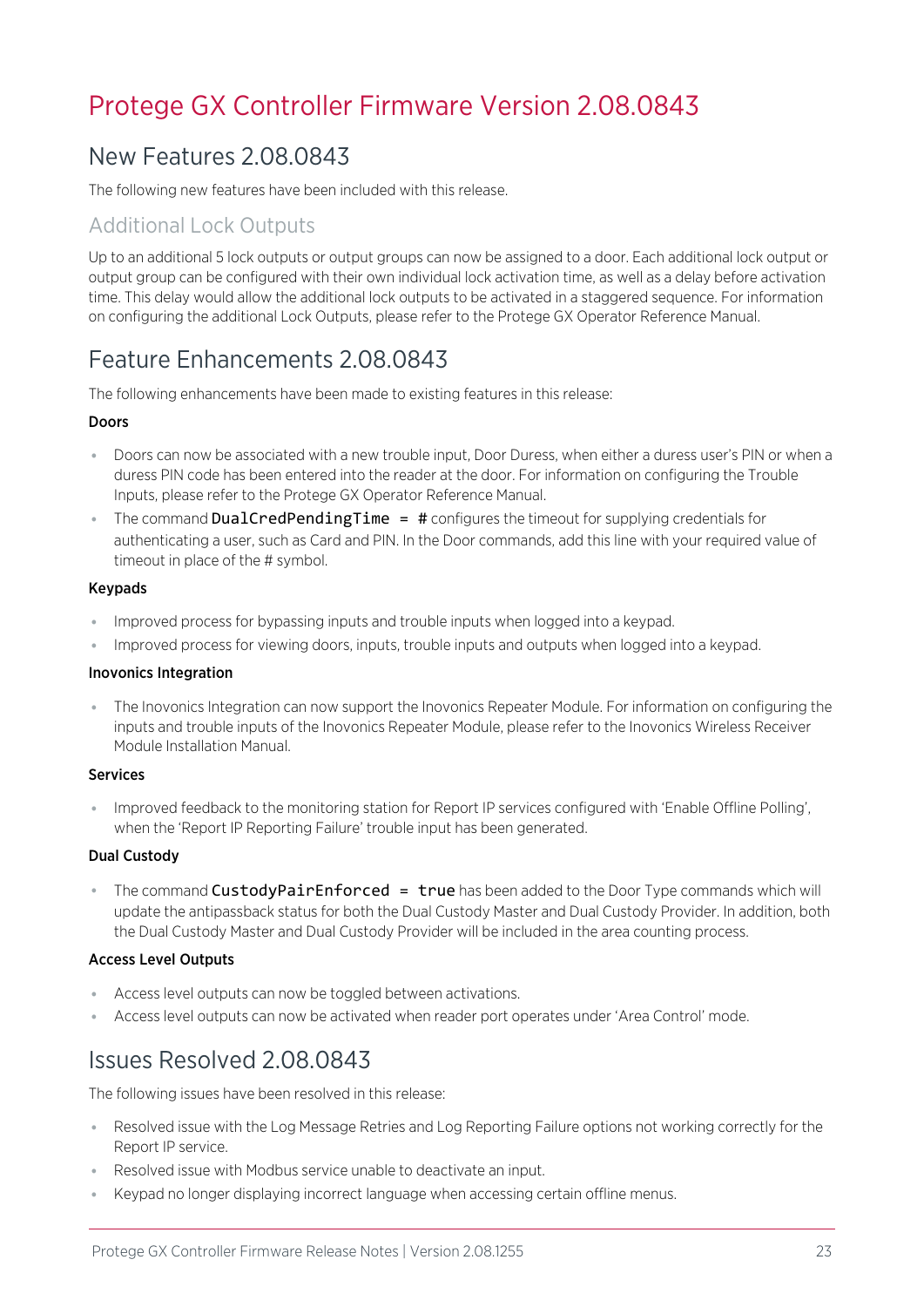- ⦁ Resolved issue with Defer Automatic Arming not working when deferring using a card badge.
- ⦁ Activate Access Level Output now works correctly for reader port 2 when configured for Elevator Mode.
- ⦁ Resolved issue with tSec Readers operating in RS-485 mode not generating the Door Too Many Attempts trouble input correctly.
- ⦁ Resolved issue with tSec Readers connected to the onboard reader expander momentarily dropping offline after programming is downloaded.
- ⦁ Improved efficiency of sending via backup service for Report IP when all channels have been determined as offline.
- ⦁ Resolved issue with invalid PINs entered via readers reporting as raw card read events.
- ⦁ Access level outputs now activate correctly as per configurations when triggered via Smart Readers.
- <span id="page-23-0"></span>⦁ Corrected an issue where certain combinations of username and password supplied for CSV IP service would cause the controller to crash.

# <span id="page-23-1"></span>New Features (2.08.0825)

The following new features have been included with this release.

### Card Usage Counting for Access Limits

User Cards can now be limited to a certain number of Access Granted swipes for a particular time period. This can be used to enable scenarios such as cafeteria line access or clubroom access based on membership policies. To enable this functionality, enter LimitUsage=true into the Access Level Commands.

- The command UsesBeforeDisable  $=$  # configures the number of uses for the Access Level before its disabled. In the Access Level Commands, add this line with your required value of uses in place of the # symbol.
- The command **UsageResetType = #** configures how long the Access Level usage will be Disabled for in terms of minutes (m/M), hours (h/H) or days (d/D). In the Access Level Commands, add this line with your required reset type in place of the # symbol.
- The command UsageResetPeriod  $=$  # configures the frequency on when the access level usage will be reset. In the Access Level Commands, add this line with your required value reset period in place of the # symbol.

### Door Type Override in Access Levels

A new feature has been added to the system to allow a given Access Level to override the Door Type. The Doors in the Access Level will all use the Door Type specified in the Access Level, instead of the Door Type specified in the Door. This allows certain User or groups of Users to, for example only require a PIN at a door that would normally require Card and PIN.

- $\bullet$  To enable this functionality, enter  $\text{AllowOverrideDoorType} = \text{true}$  into the Access Level Commands.
- **The command OverrideDoorType =**  $\#$  can then be added to Door Type Commands. This specifies the Door Type to be used as the overriding Door Type.

### Sequential Access Level Output Activation

Access Level Outputs are typically used to activate a specific feature in the building for a User or group of Users. A new feature has been added to allow multiple Access Level Output activations from a single card swipe, as long as the Access Level Start and End Expiry times create a continuous time period. This feature can be used to enable a variety of booking system scenarios where a User may request multiple bookings for all or parts of a facility in the same day.

For more information on configuration and operation of this feature, please see the relevant Application Note available on the ICT Website (www.ict.co).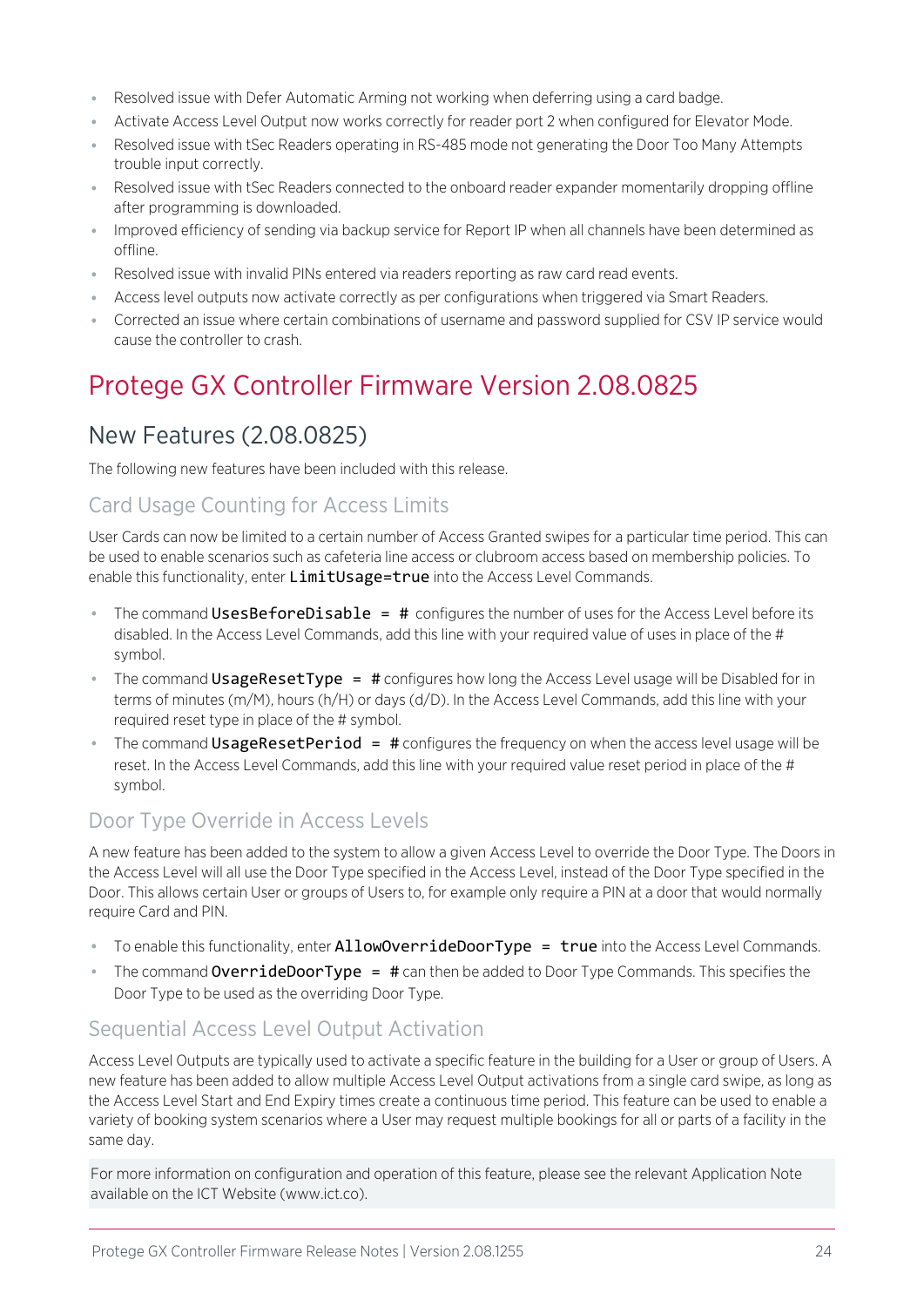# <span id="page-24-0"></span>Feature Enhancements (2.08.0825)

The following enhancements have been made to existing features in this release:

#### Elevators

• The command **FloorAccessCheckCar = true** has been added to the Controller commands which allows Floor access to be granted based on all of the User's Access Levels, as well as the Elevator being used.

#### Inovonics Integration

⦁ The Inovonics Integration can now associate low battery states for wireless devices with Trouble Inputs, as well as generating Events. For information on configuring the Trouble Inputs, please see the Inovonics Integration Module Installation Guide.

#### Access Level Outputs

<span id="page-24-1"></span>⦁ Currently active Access Level Outputs will now be turned off if the Access Level is removed from the User that activated the Output, or if the Expiry Time is updated to be outside the current time.

# Issues Resolved (2.08.0825)

The following issues have been resolved in this release:

- ⦁ Fixed an issue where a Report IP service that fails over IP and switches to PSTN for back-up would not correctly open the "Report IP reporting failure" trouble input.
- ⦁ Fixed an issue where users with credential programming that varied greatly in length from the credentials of other users would not always be found when their credentials were submitted. This did not affect facility/card numbers or PINs, nor credentials of similar length.
- ⦁ Fixed an issue where under certain conditions, if a user badged at a door to which they did not have access the controller would restart.
- ⦁ Stay Arming from a keypad is now possible when Inputs have been bypassed.
- ⦁ Resolved an issue with a 'Module requires an update' being generated incorrectly for Outputs and Inputs in a Cross Controller Configuration.
- ⦁ Function Codes now work correctly when the Door Type has been set to Card and PIN.
- ⦁ Modules are now able to register successfully behind the Module Network Repeater after it was previously registered directly with the controller (and vice versa).
- Schedules now work correctly for those that are valid across the midnight threshold.
- ⦁ Inputs 9 through to 16 now working correctly for the F/2F module after performing a module update.
- ⦁ Resolved an issue where processing a numeric credential greater than half the length defined in the Credential Type would cause a Controller restart.
- ⦁ Over Current Trouble Input is no longer triggered incorrectly on the Single Door Controller with PoE.
- Feedback is now provided when a User fails to gain access after validating against the Fallback Door Type.
- ⦁ The Inovonics Integration Module Input States are now being set correctly after a module update for the first 8 inputs.
- ⦁ Valid Credentials are no longer interpreted as Raw Credential reads under certain conditions.